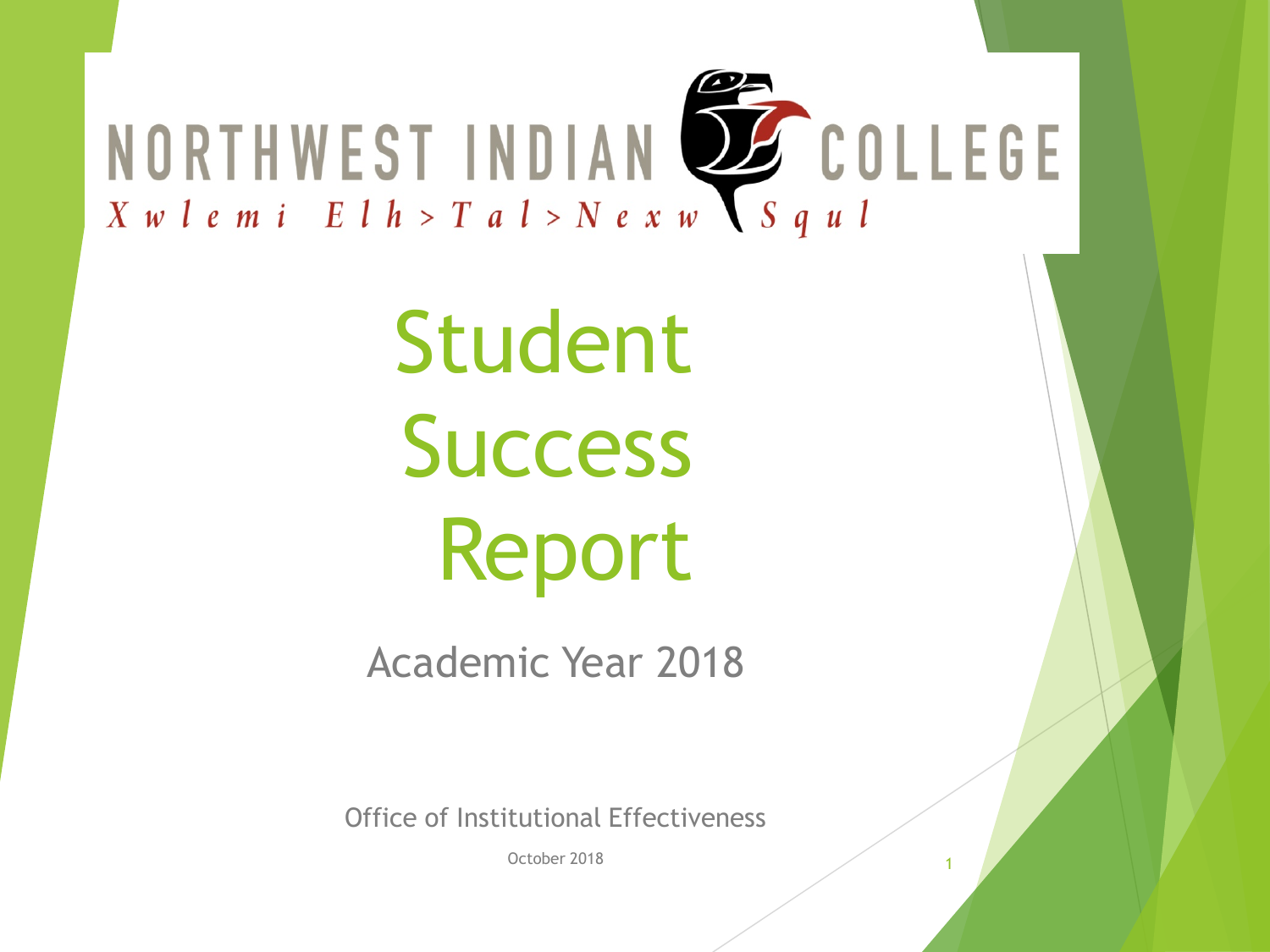## **Overview**

 Student Enrollment Data **Graduation Data** Core Course Completion Rates **Student Retention Rates**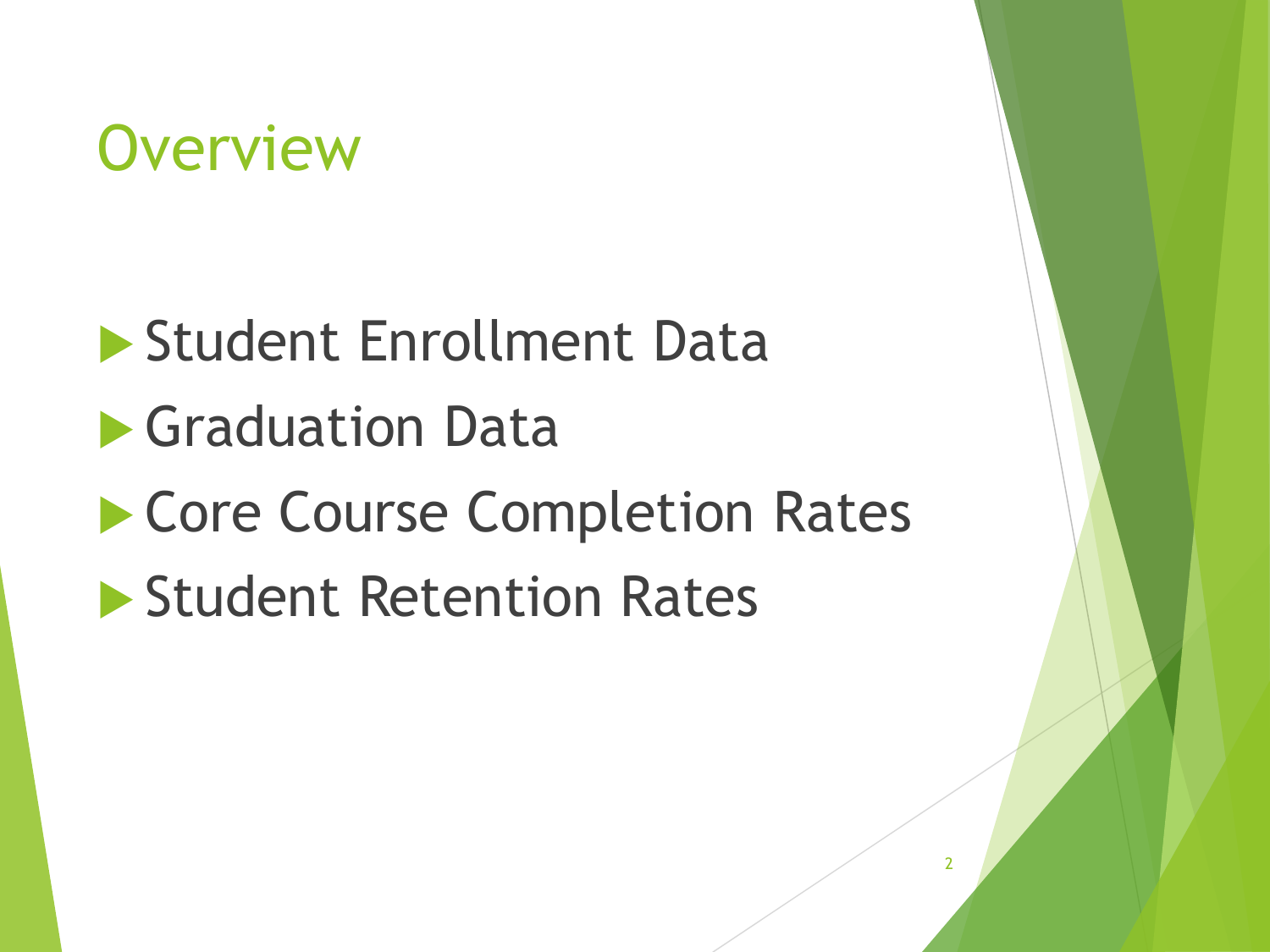### Student Enrollment Data

- **Annual Full-time Equivalency (FTE)**
- Indian Student Count
- FTE by site
- FTE by mode of learning
- $\blacktriangleright$  Headcount by site
- $\blacktriangleright$  Headcount by mode of learning
- Headcount by program of study
- Headcount ABE, GED and WF
- Headcount by degree type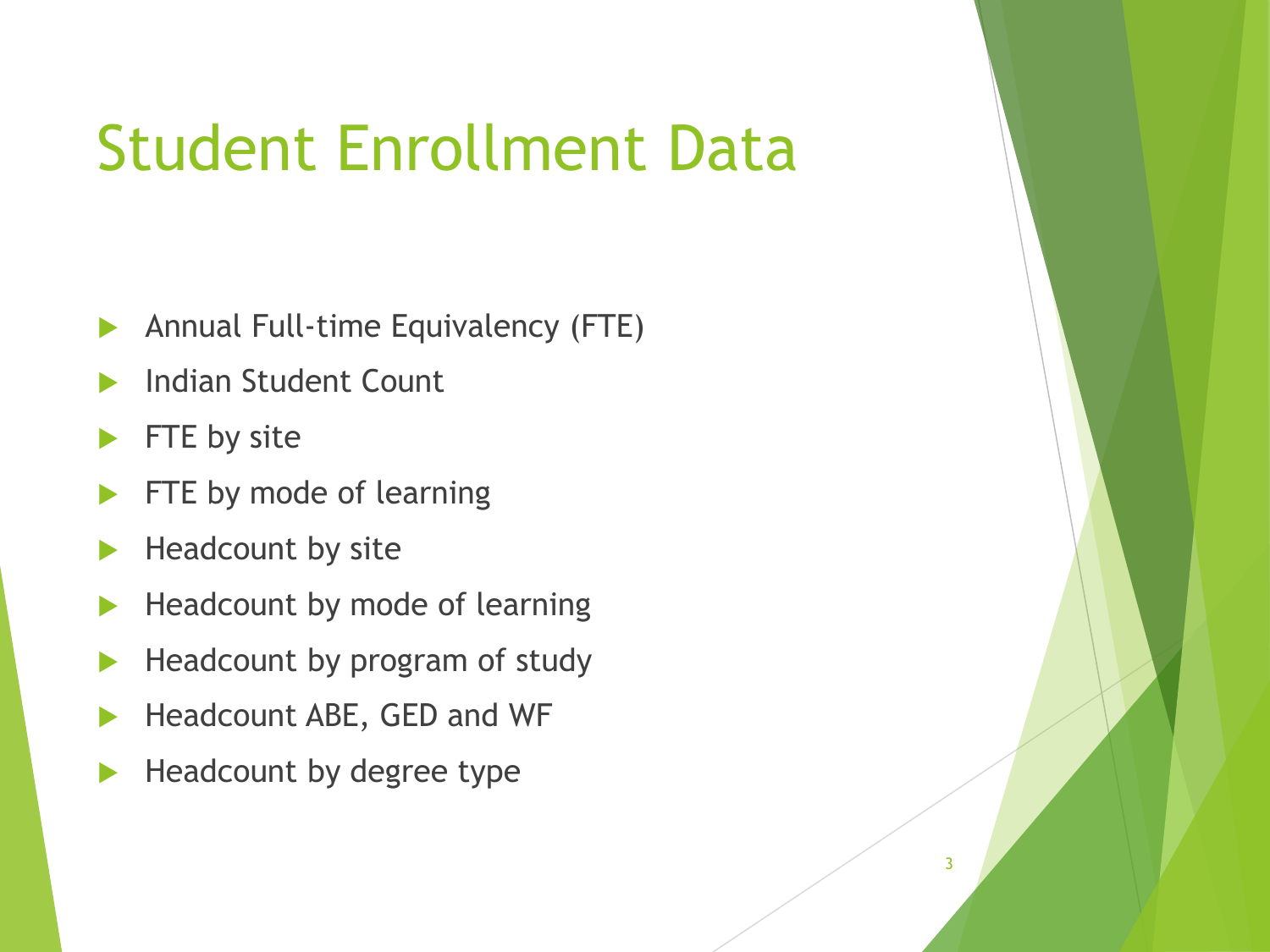### Annual Full-Time Enrollment

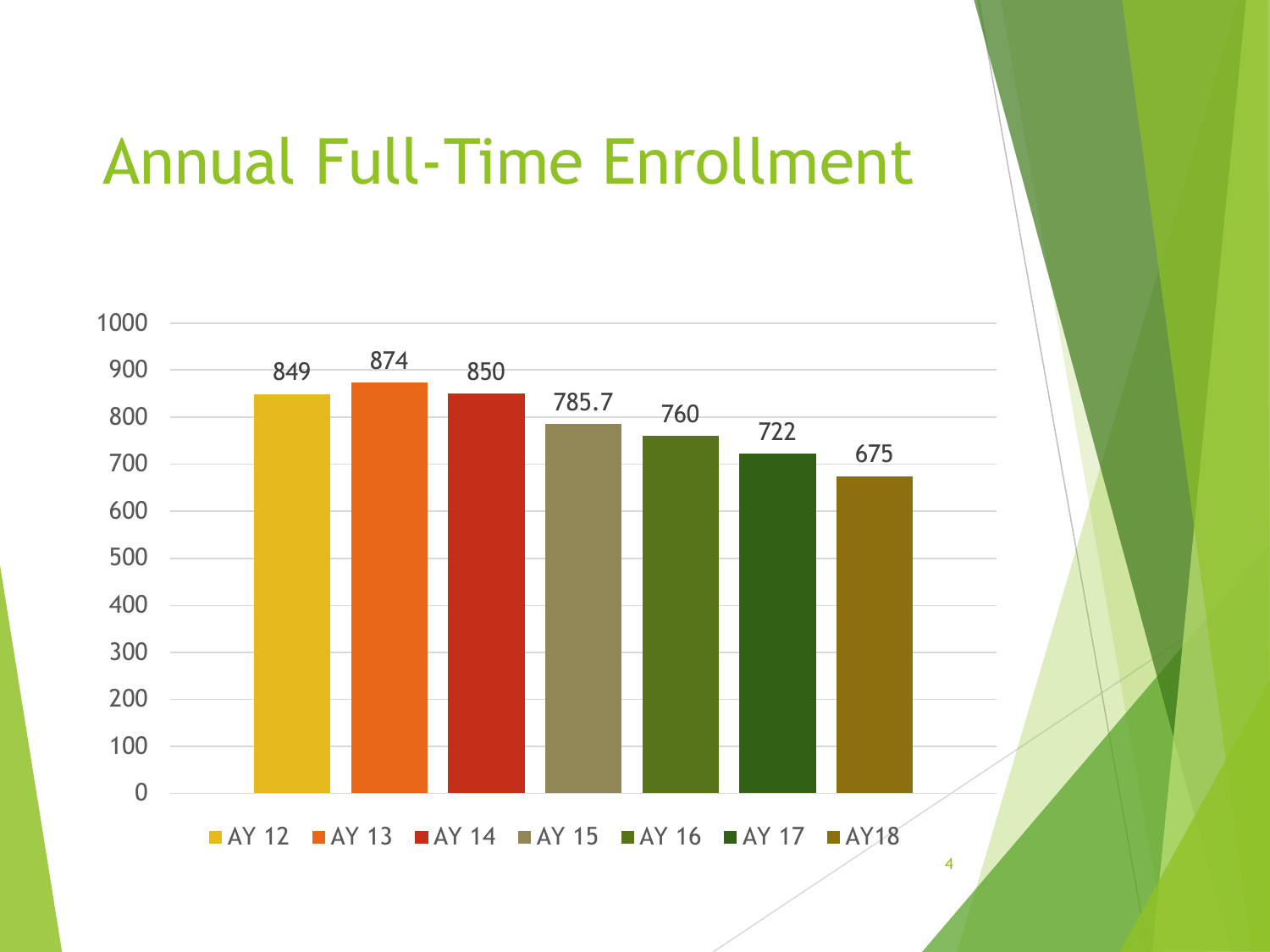

### Indian Student Count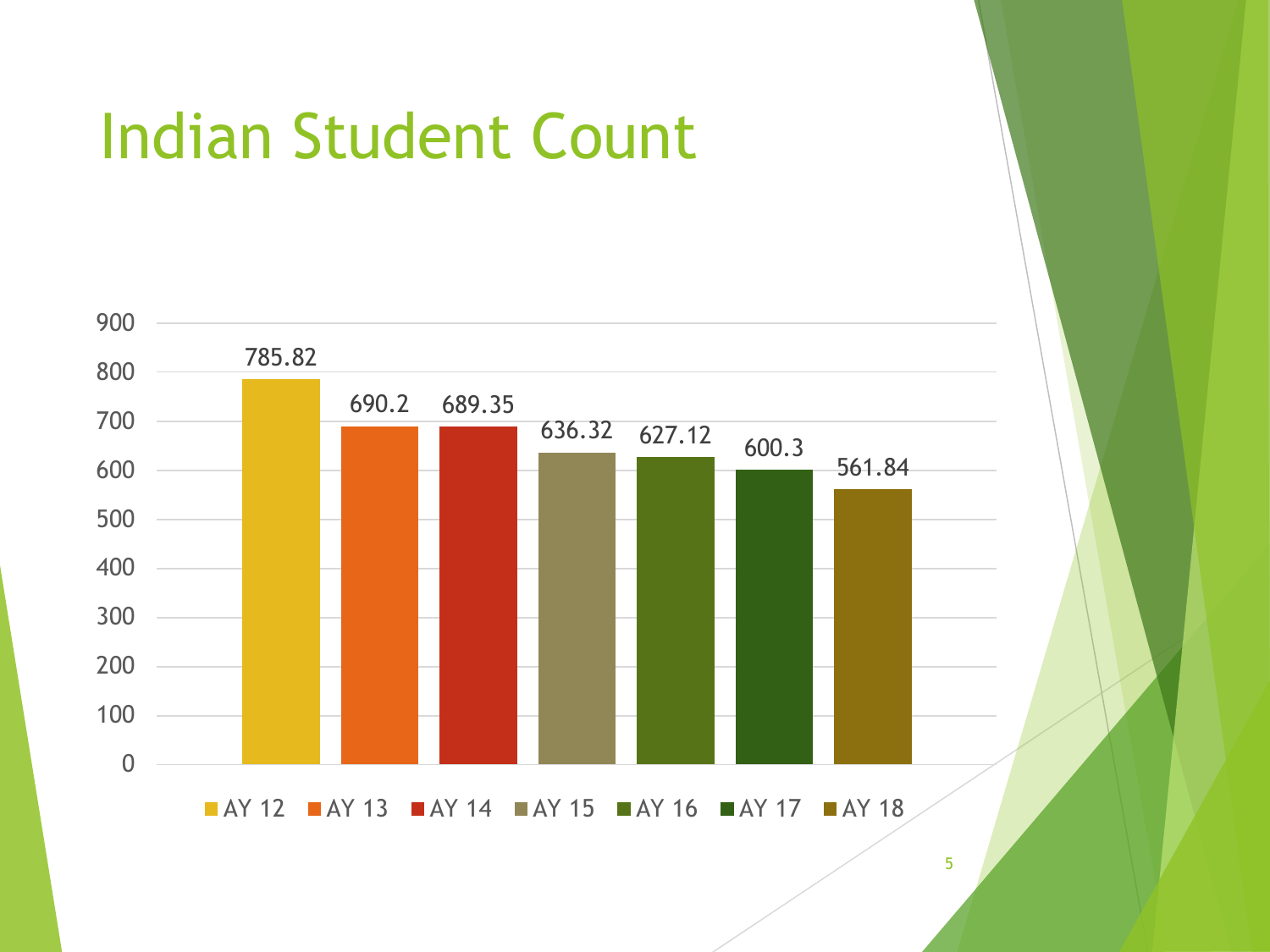### Annual Full Time Enrollment by Site

AY 17 & AY 18 350 320 314 300 250 200 150 86 100 64 59 57  $51^{60}$ 55 38 3341  $\frac{41}{16}$  29 50 33 16 4 0 Syrinomish Lummi's Anciencos Tubrit? Octries Niscually Nel Perce Port Gamble  $\blacksquare$  AY 17  $\blacksquare$  AY 18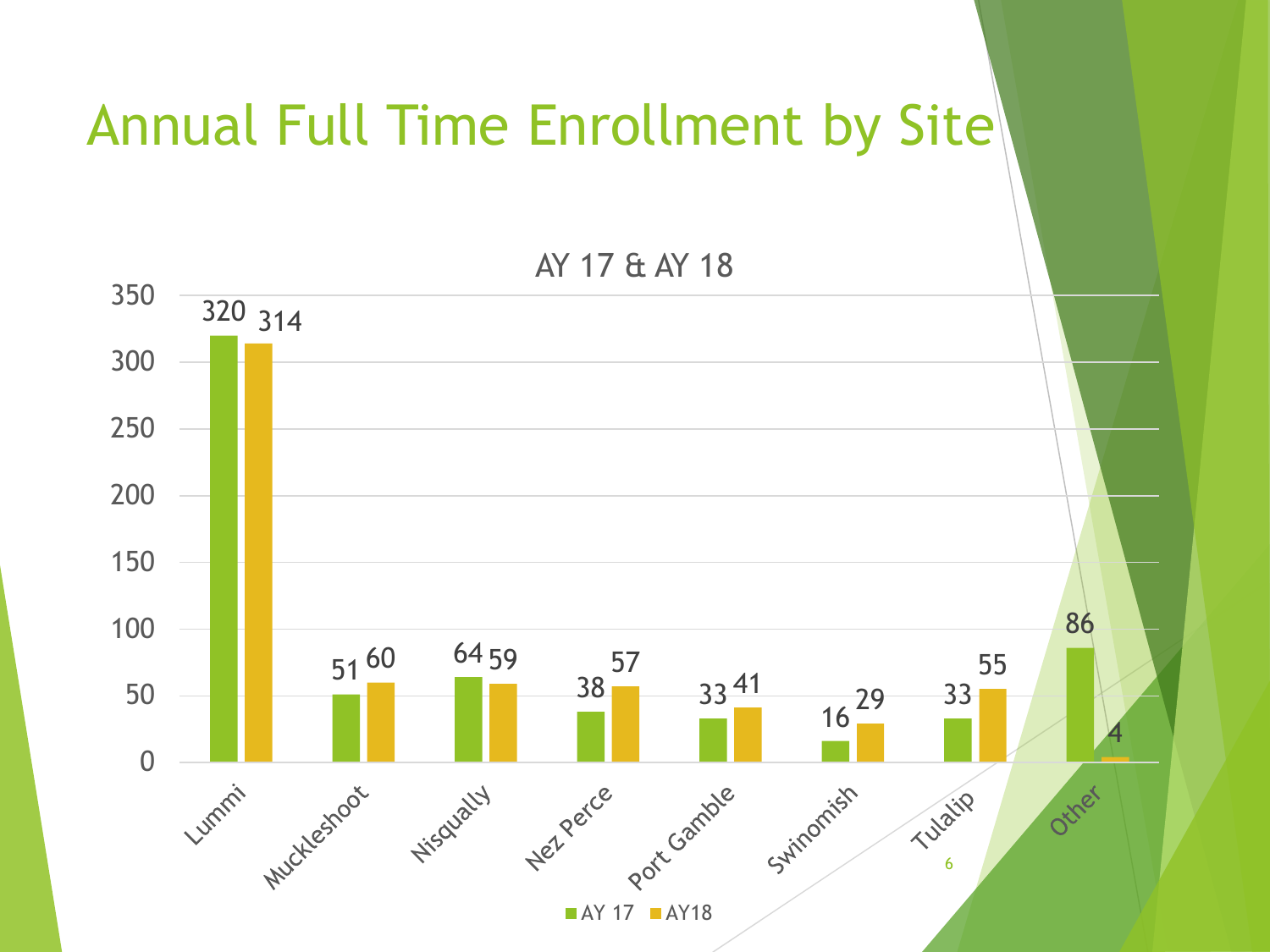### Full Time Enrollment by Mode of Learning

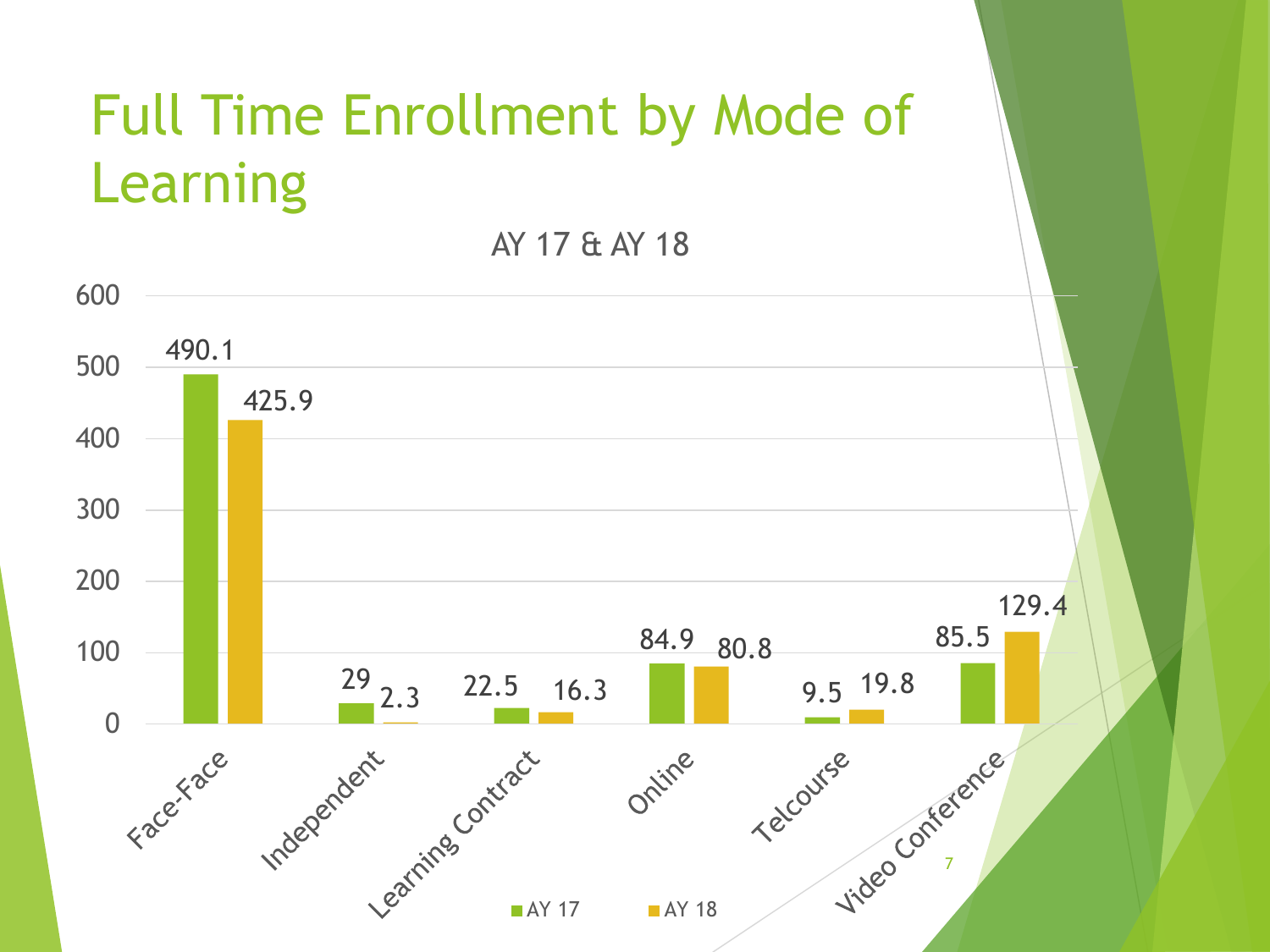### Headcount by Mode of Learning

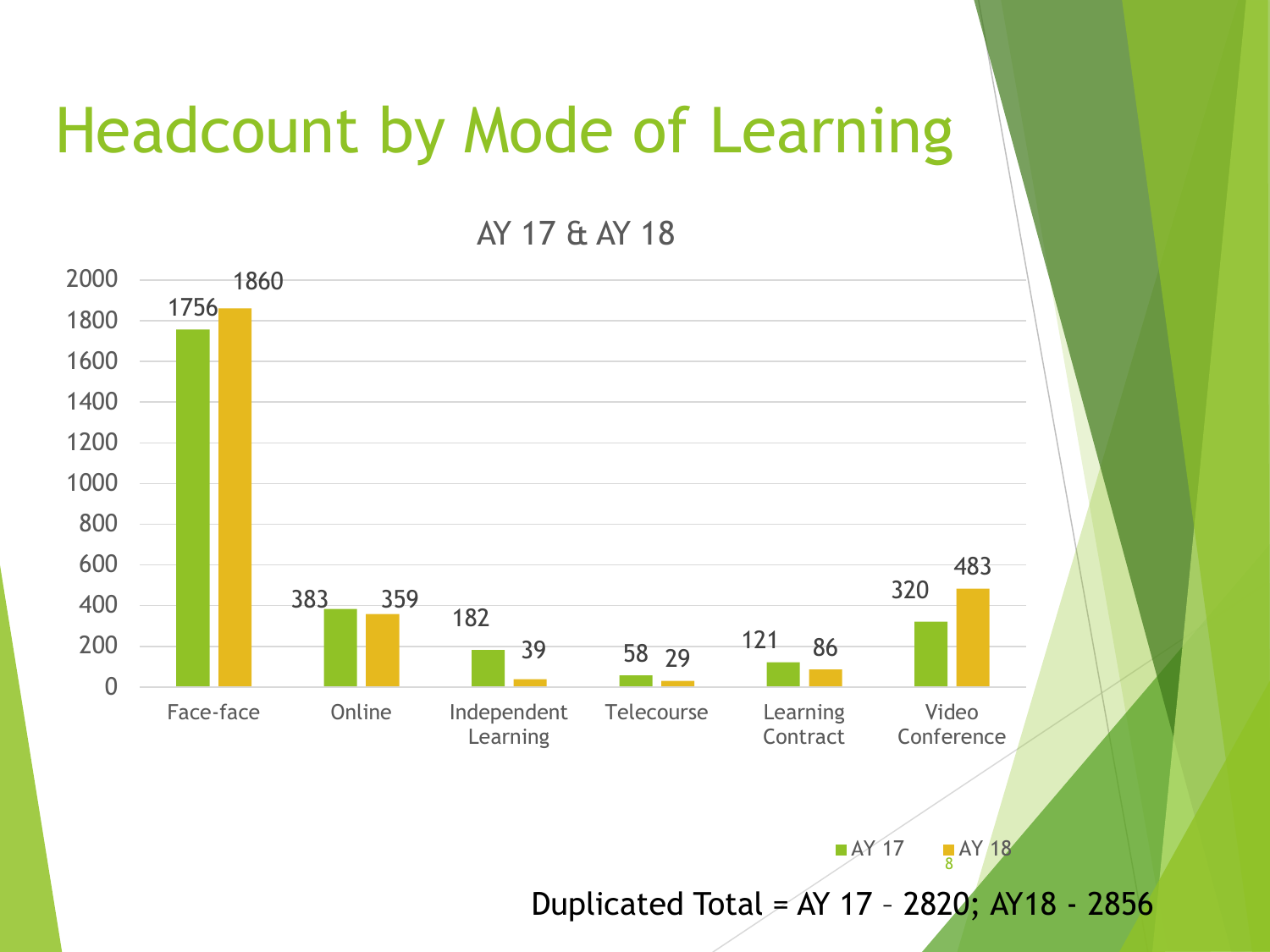### Headcount by Site

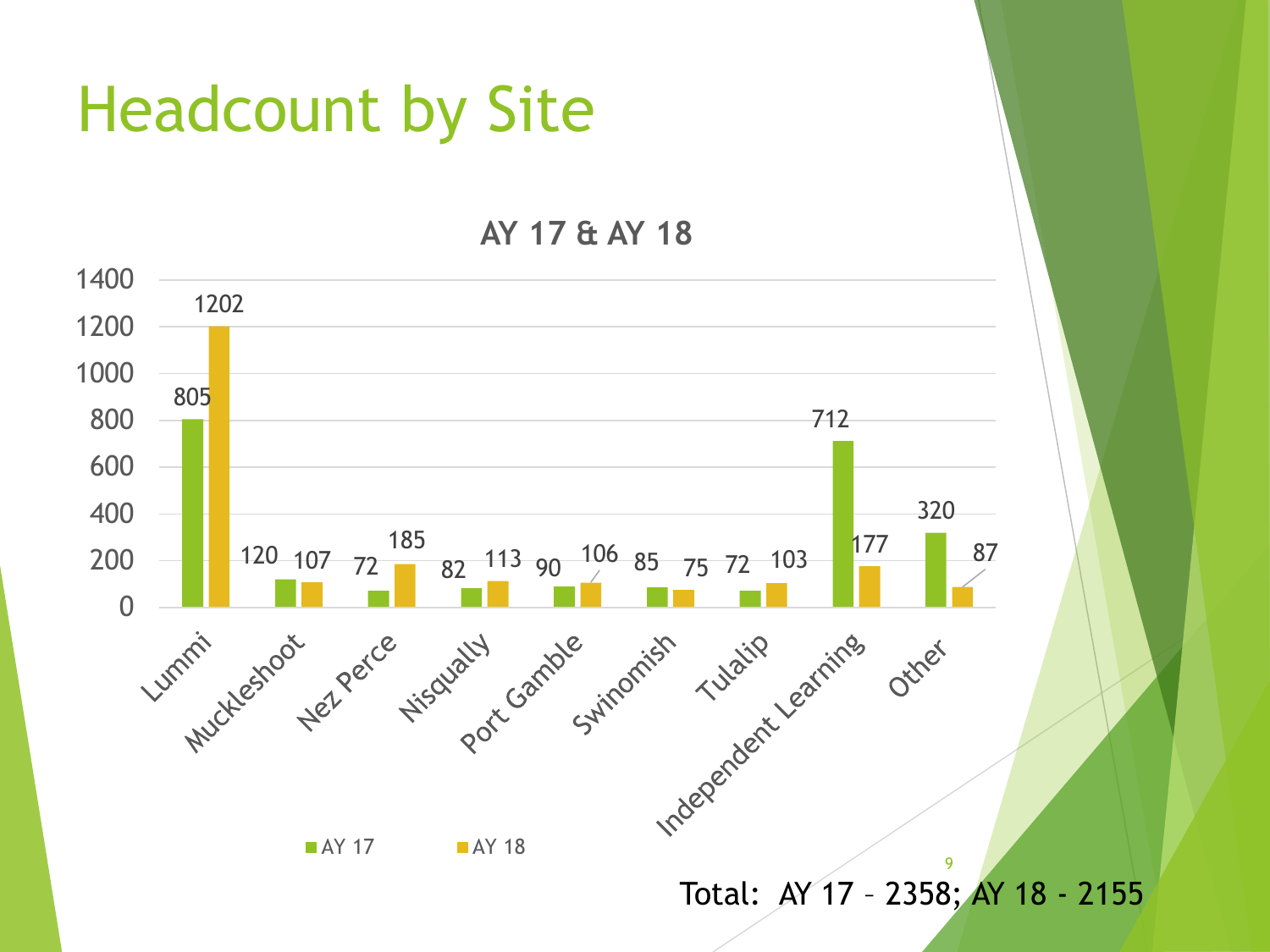## Headcount by Program of Study

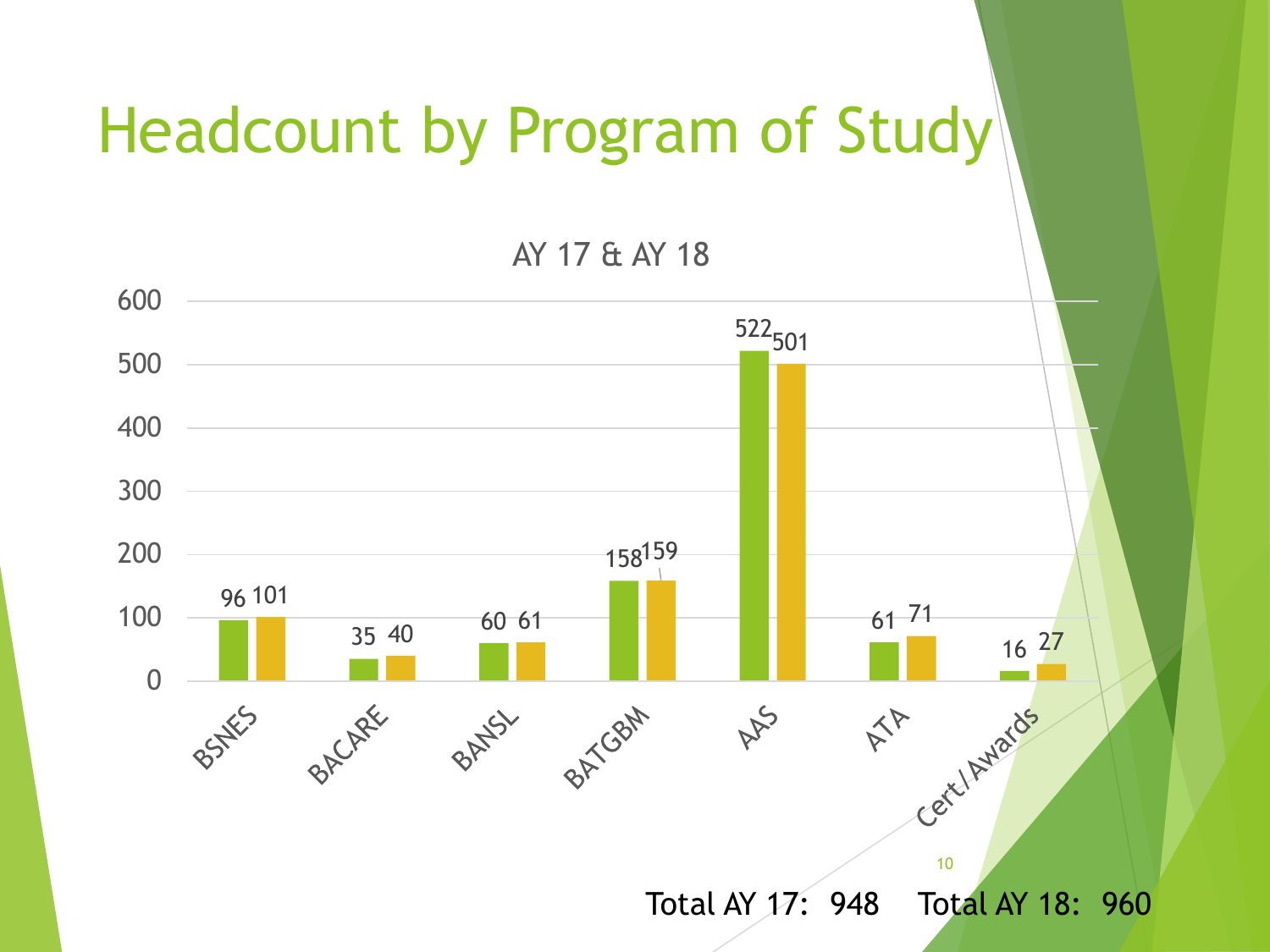## Headcount: ABE, GED, & WF

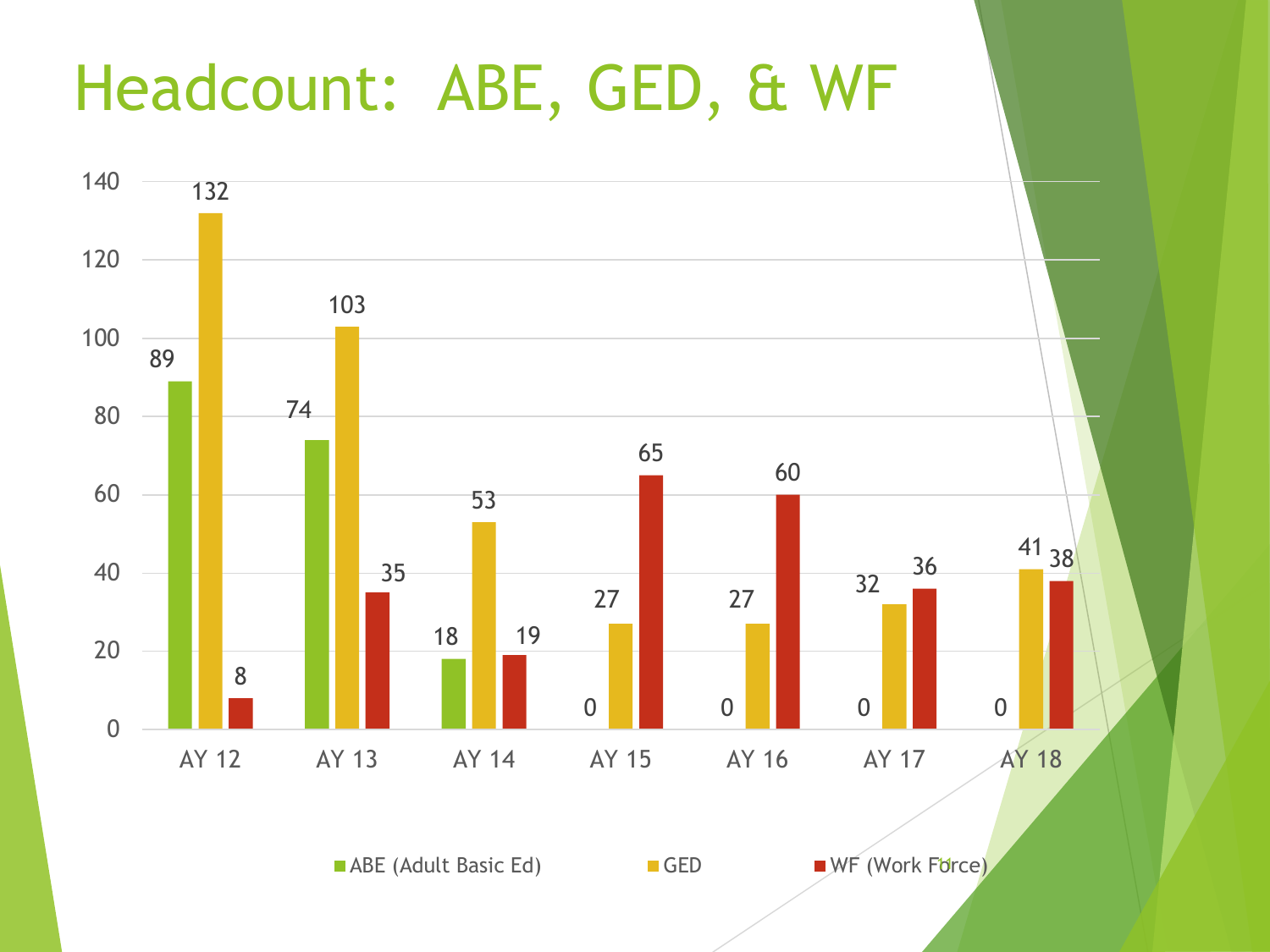# Headcount by Degree Type

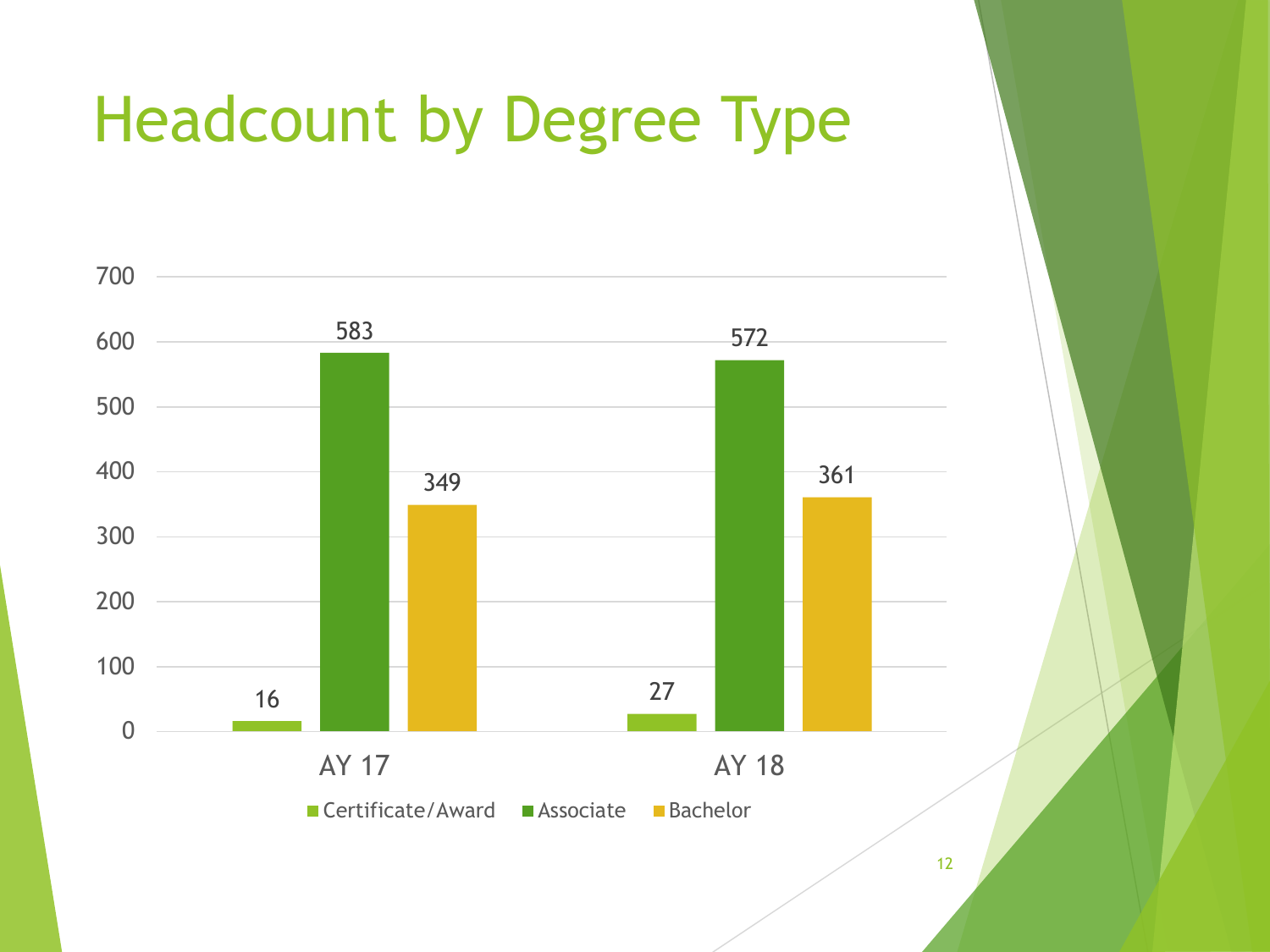## Graduation Data

- Number of Graduates by Degree Type
- Degrees by Student Location
- Academic Standing of Graduates
- Capstone Student Learning Proficiencies
- 3-year graduation rate for Associates (2yr) programs
- 6-year graduation rate for Bachelors (4yr) programs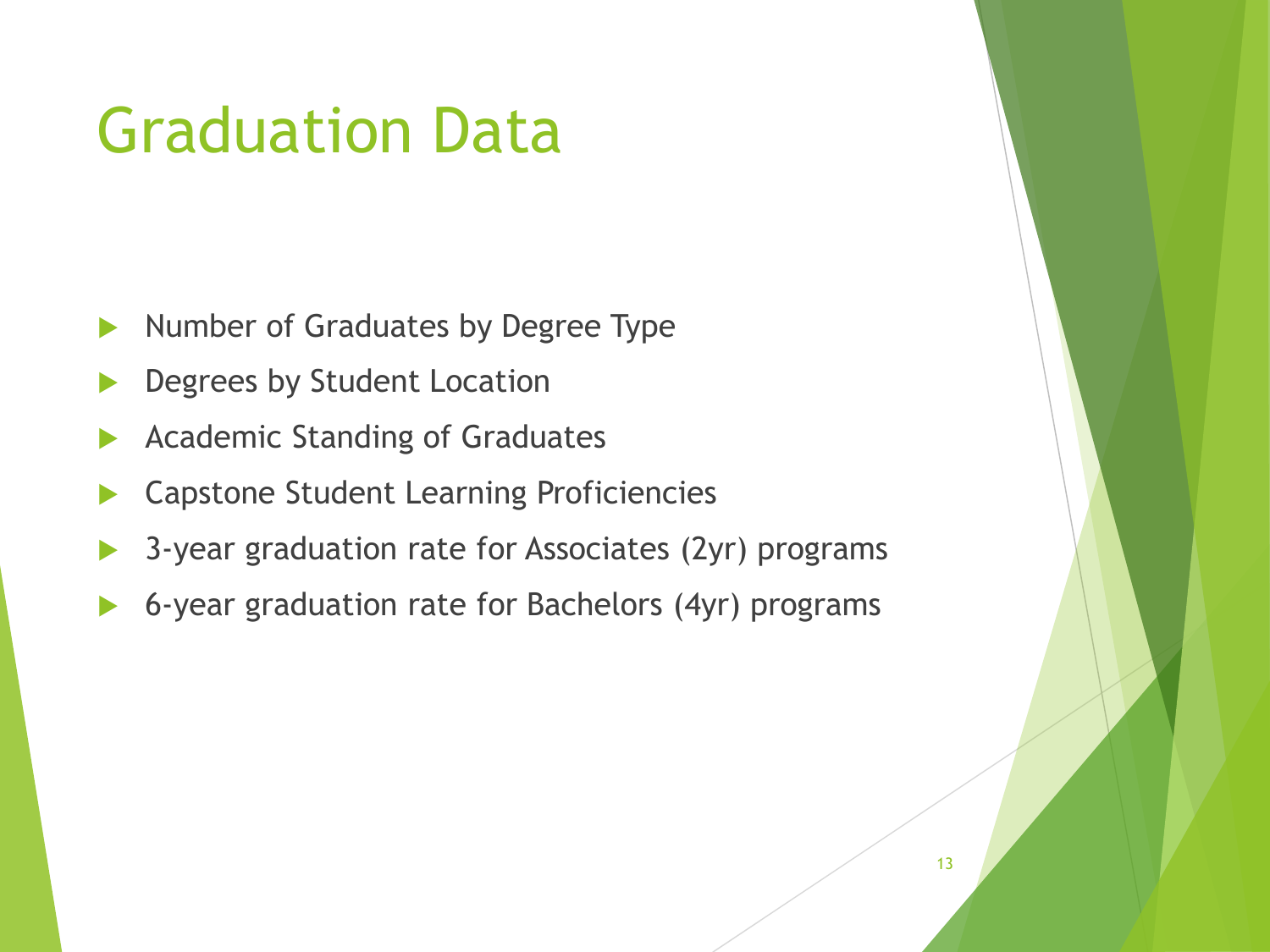#### Graduates by Degree Type

| <b>Degree</b>                                     | <b>AY 16</b>   | <b>AY 17</b>   | <b>AY 18</b>   |
|---------------------------------------------------|----------------|----------------|----------------|
| <b>BS</b> - Native Environmental Science          | 8              | 12             | 11             |
| BA - Tribal Governance & Business Management      | 17             | 18             | 24             |
| BA - Community Advocates in Responsive Education  | 5              | 6              | $\overline{2}$ |
| <b>BA - Native Studies Leadership</b>             | $\overline{7}$ | 11             | 10             |
| <b>AAS</b> - General Direct Transfer              | 68             | 66             | 63             |
| AAS - Public and Tribal Administration            | $\mathbf{0}$   | $\overline{2}$ | $\overline{2}$ |
| AAS - Business Entrepreneurship                   | $\overline{4}$ | $\overline{7}$ | $\overline{4}$ |
| <b>APS-T Early Childhood Education</b>            | 1              | $\overline{4}$ | $\overline{4}$ |
| <b>ATA - Chemical Dependency Studies</b>          | $\overline{4}$ | $\overline{3}$ | $\mathbf 1$    |
| ATA - Information Technology                      | $\overline{3}$ | $\overline{4}$ | $\overline{0}$ |
| <b>CERT - Computer Repair</b>                     | $\mathbf 1$    | $\overline{0}$ | $\mathbf 1$    |
| <b>AWC</b> - Tribal Museum Studies                | $\mathbf{0}$   | 1              | $\overline{0}$ |
| AWC - Early Childhood Education (Initial & Short) | 12             | 10             | $\overline{7}$ |
| AWC - Entrepreneurship                            | $\mathbf{0}$   | 1              | $\overline{3}$ |
| <b>AWC</b> - Tribal Vocational Rehabilitation     | $\mathbf{0}$   | $\Omega$       | 12             |
| <b>AWC</b> - Tribal Casino Management             | 1              | $\mathbf{0}$   | 142            |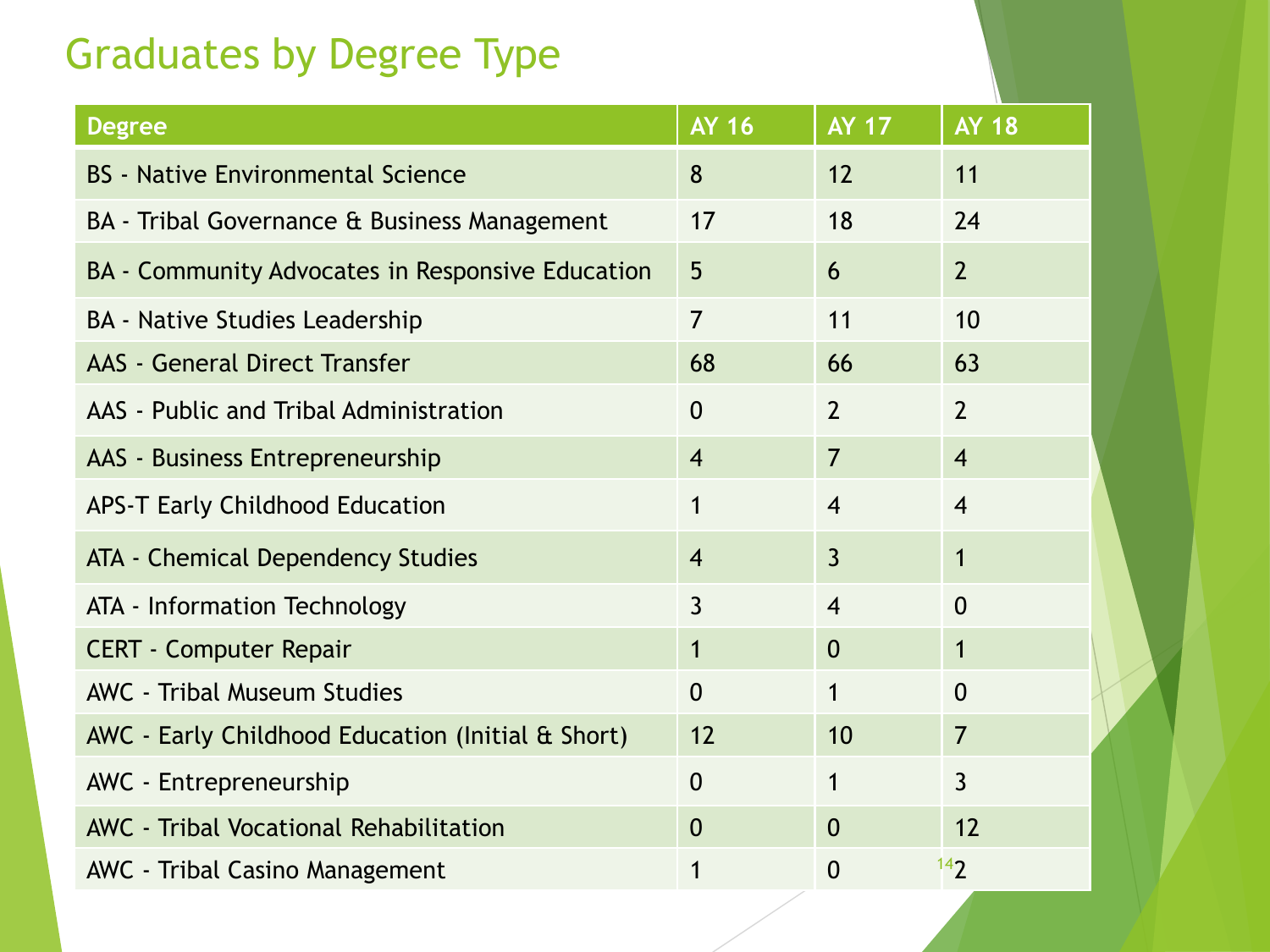### Degrees by Student Location

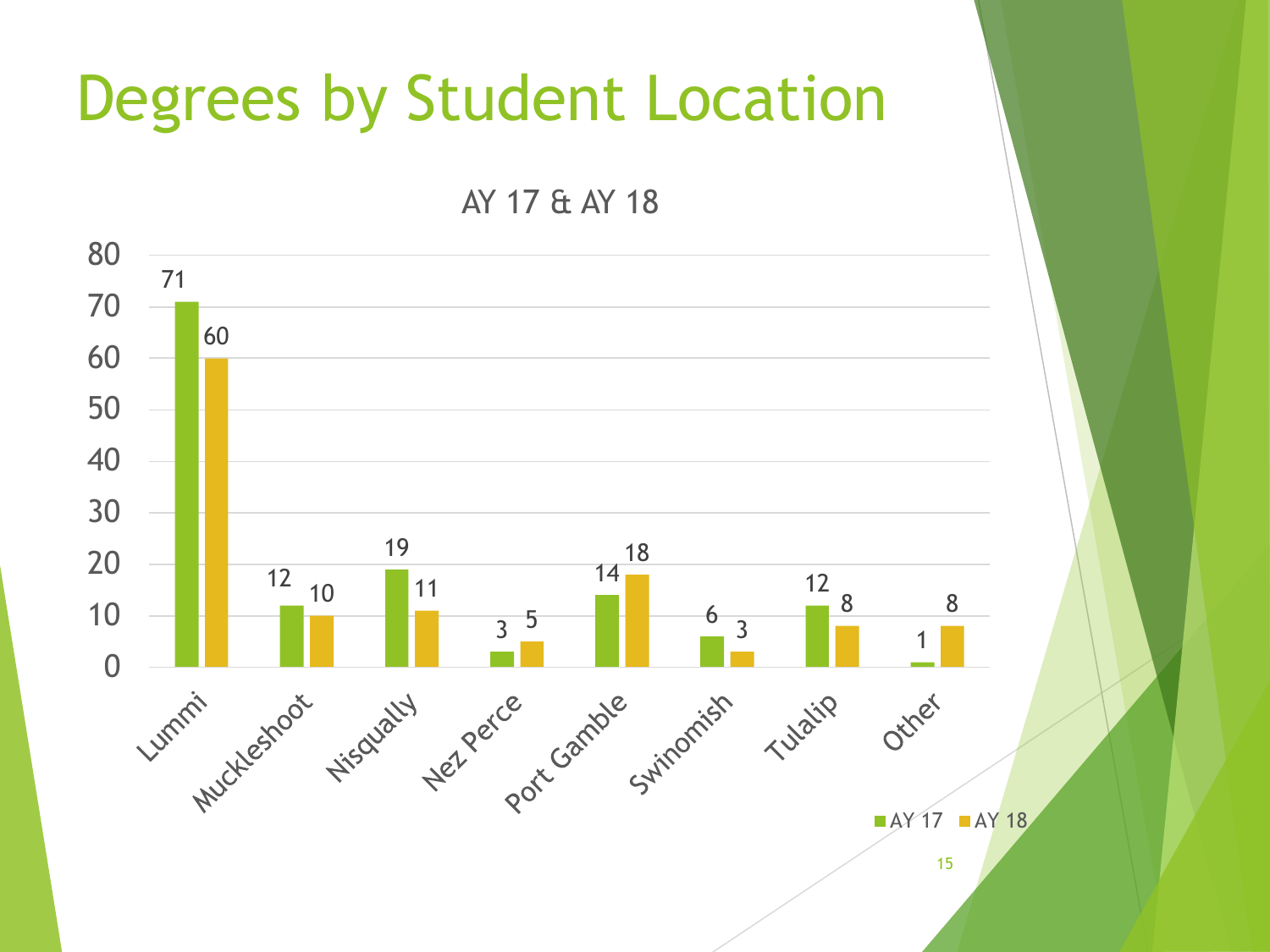#### Academic Standing of Graduates

Average GPA

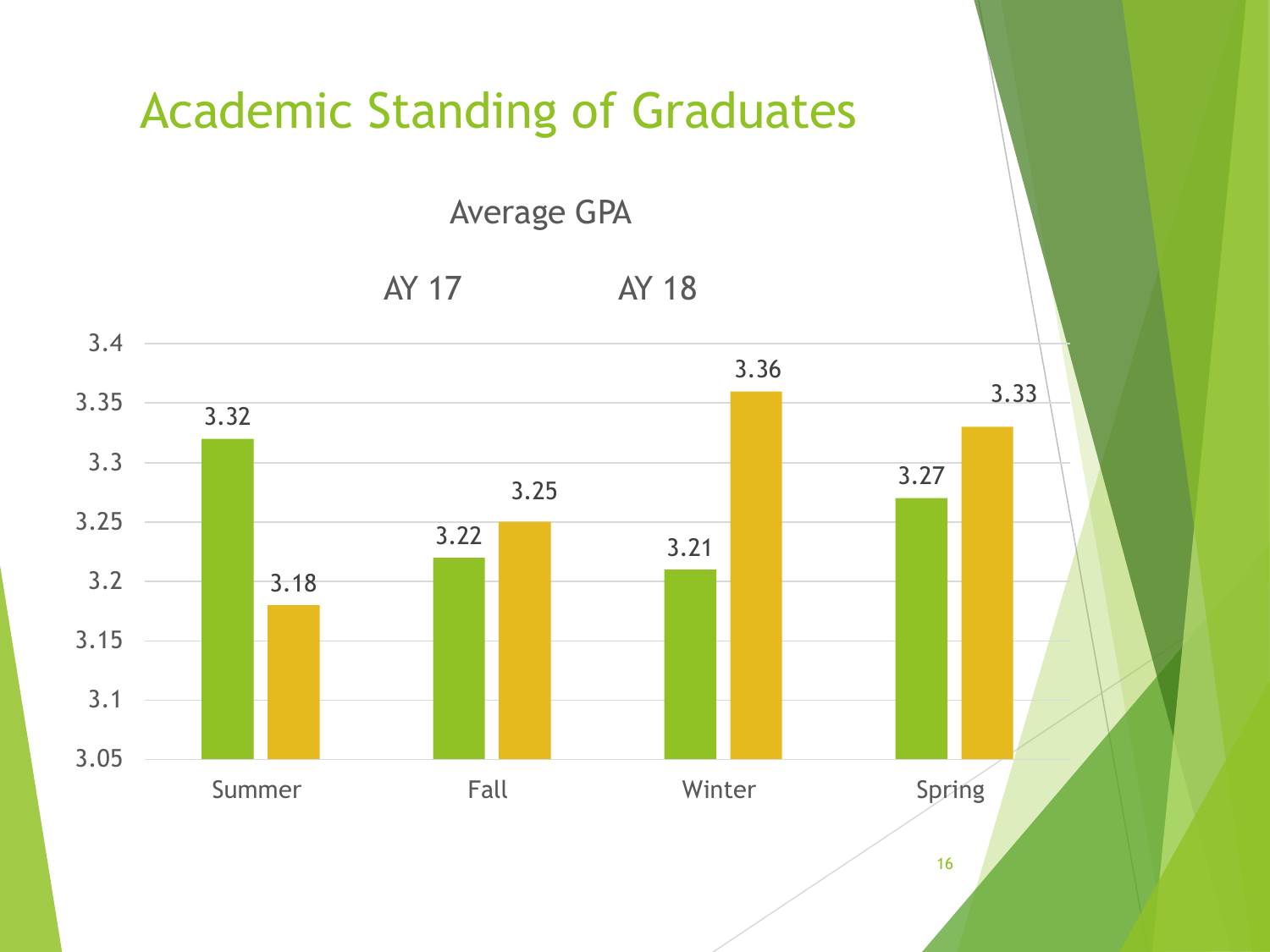# Capstone Learning Proficiencies AY 18

- ▶ TGBM 24 graduates All of which were at the accomplished level
- BSNES 11 graduates All of which graduated at the accomplished level of learning proficiency
- NSL 10 graduates no data
- CARE 2 graduates All of which were at the accomplished level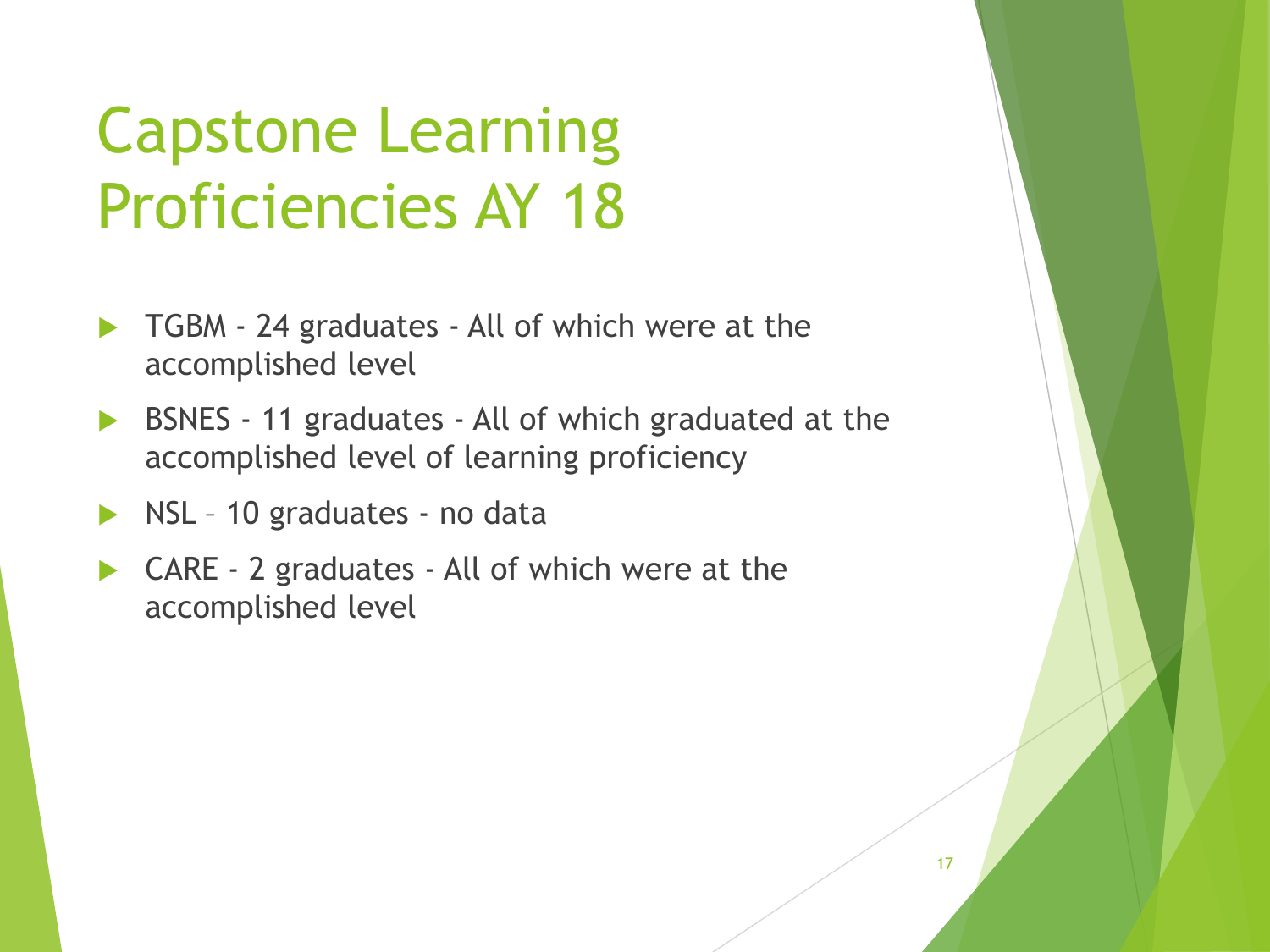### Associate Degree On-Time Graduation Rate (150%)



| Lummi                       | $2/23 = 9%$  | $5/29 = 17%$           | $5/52 = 10%$ | $9/39=23%$    | $7/80=8%$                                                           | $2/29=7%$ | $2/26 = 8%$  |
|-----------------------------|--------------|------------------------|--------------|---------------|---------------------------------------------------------------------|-----------|--------------|
| <b>Off</b><br><b>Campus</b> | $5/27 = 19%$ | $6/44=14%$             | $3/35 = 9\%$ | $4/54=7%$     | $16/71 = 23%$                                                       | $2/33=6%$ | $4/32 = 13%$ |
| Overall                     | $7/50 = 14%$ | $11/73 = 15\%$ 8/87=9% |              | $13/93 = 14%$ | $\frac{1}{23/151}$ =15% $\frac{1}{4/62}$ =6% <sub>18</sub> 6/58=10% |           |              |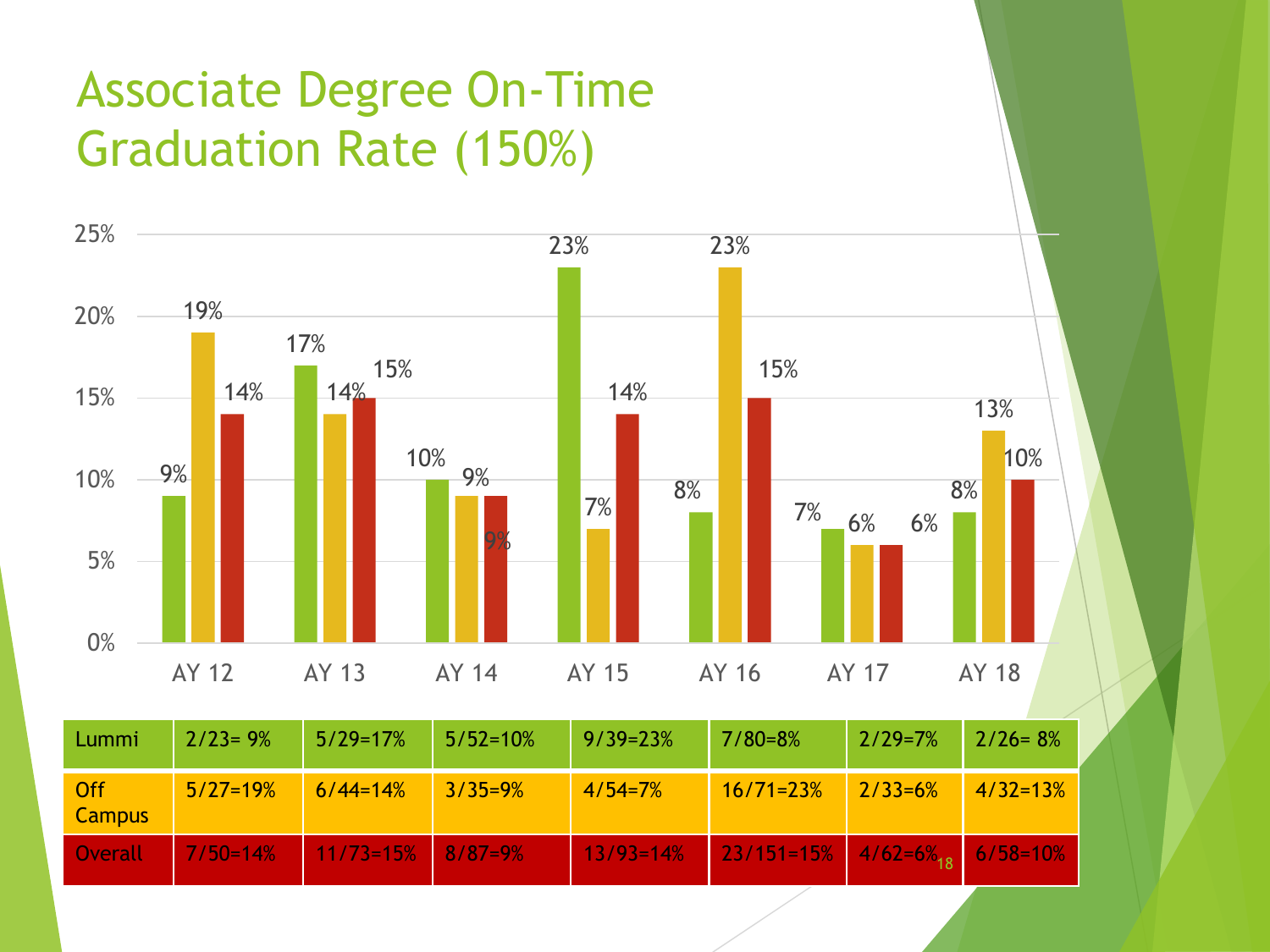### Bachelor's Degree On-Time Graduation Rate (150%)

AY 17 & 18

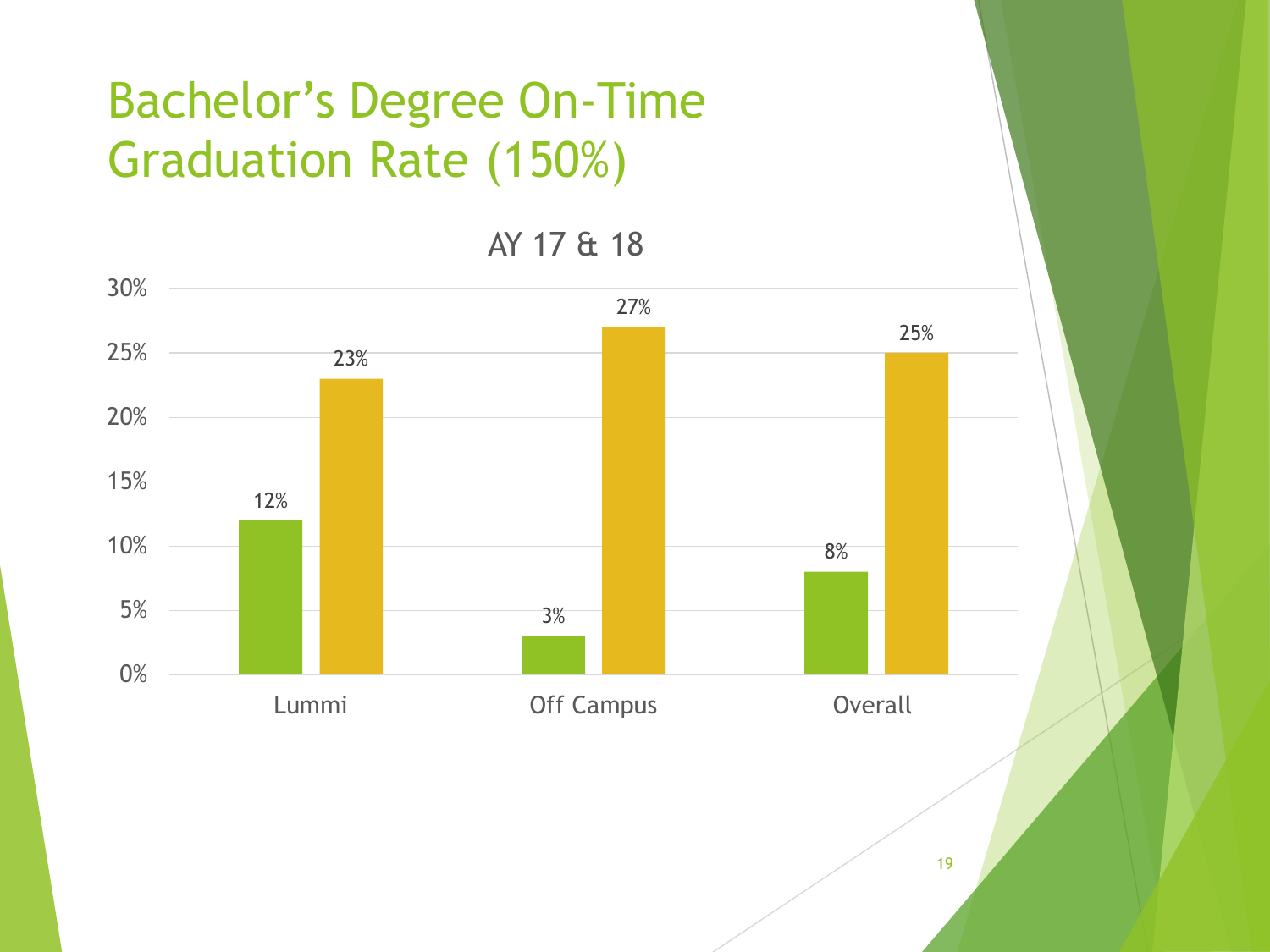# Course Completion rates

- FYE core course completion rates
- GED completion rates
- **Norkforce completion rates**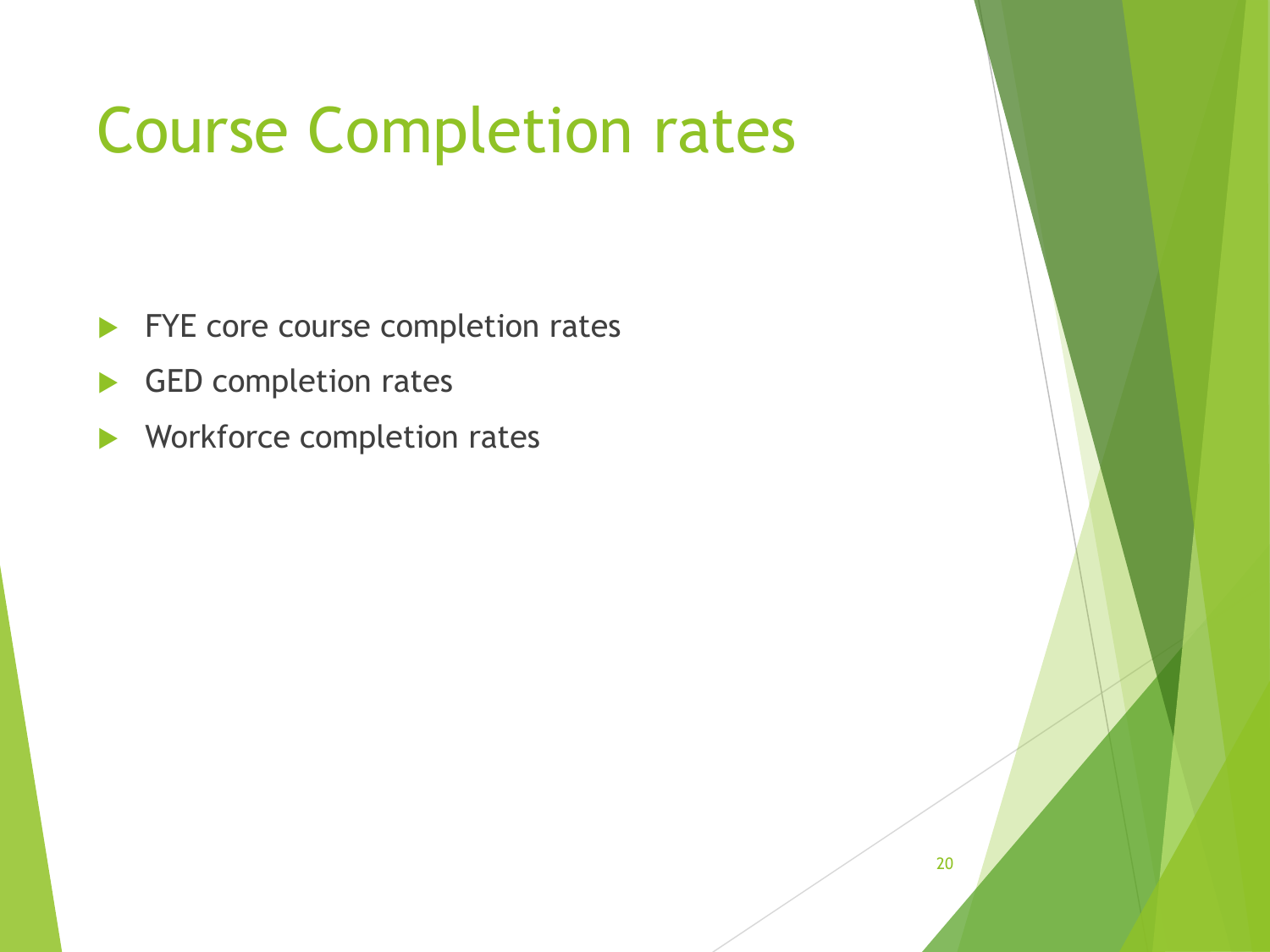## FYE Core Course Completion Rates



FYE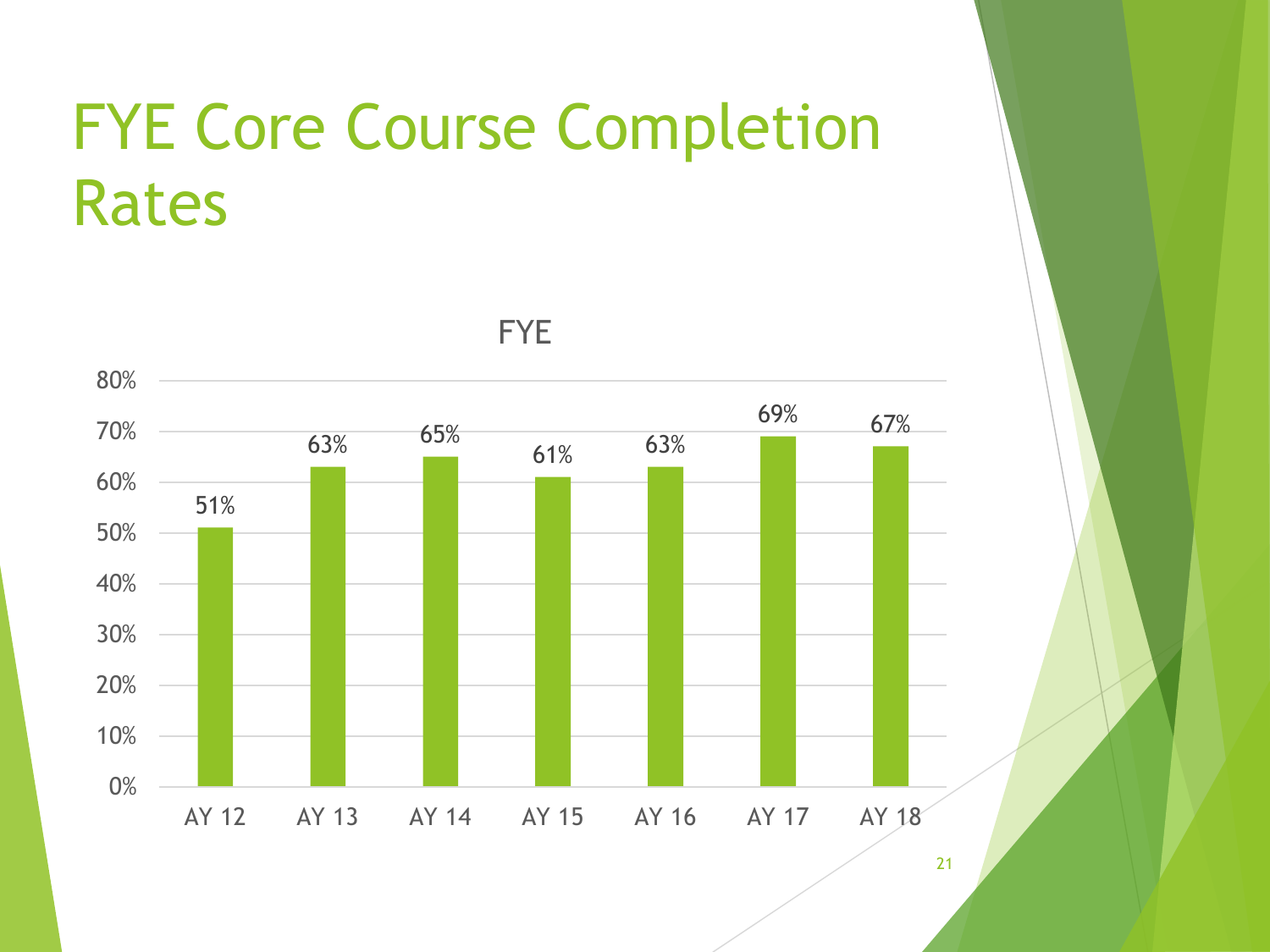### GED Course Completion Rates

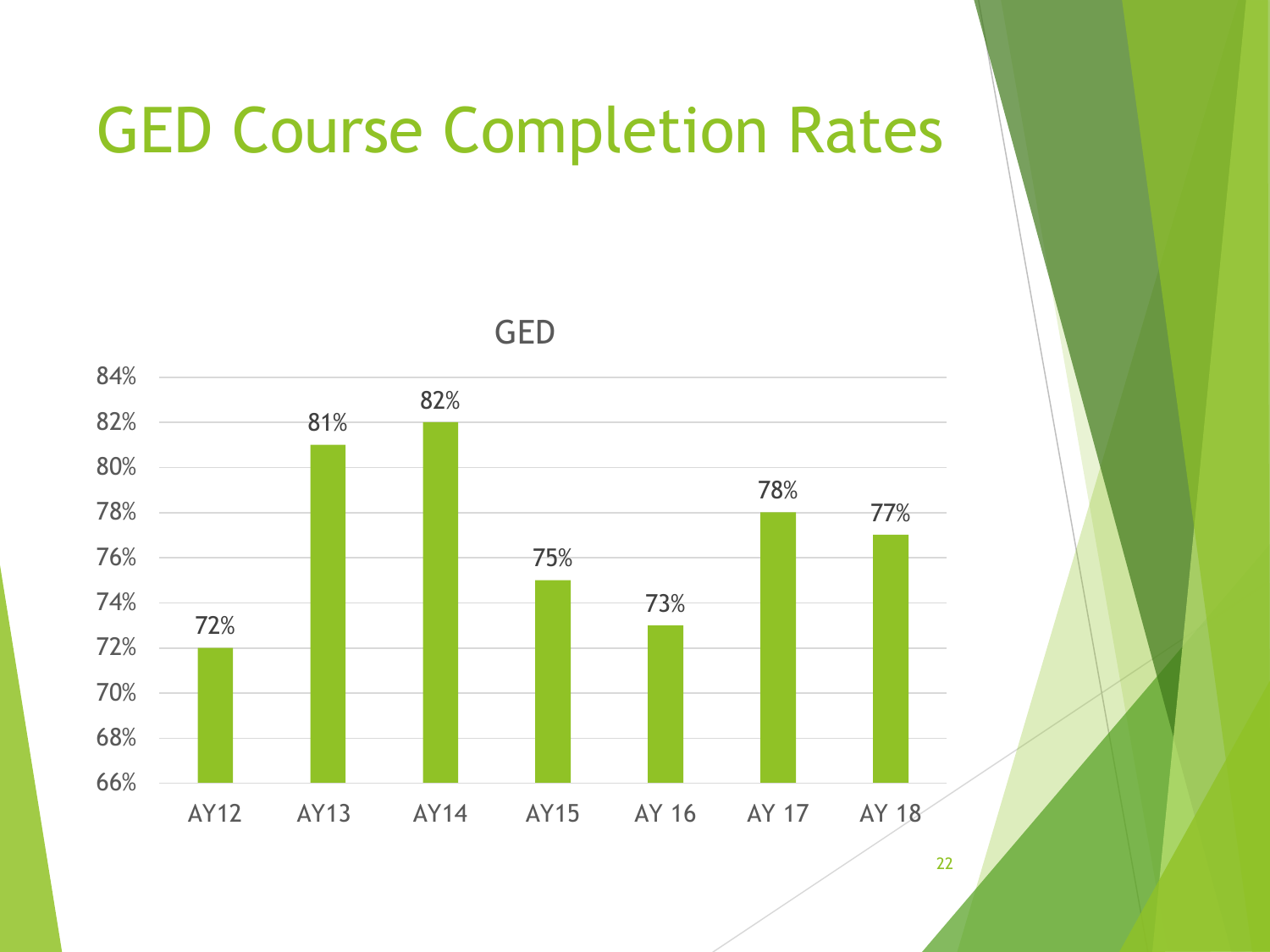## Workforce Course Completion Rate



WFE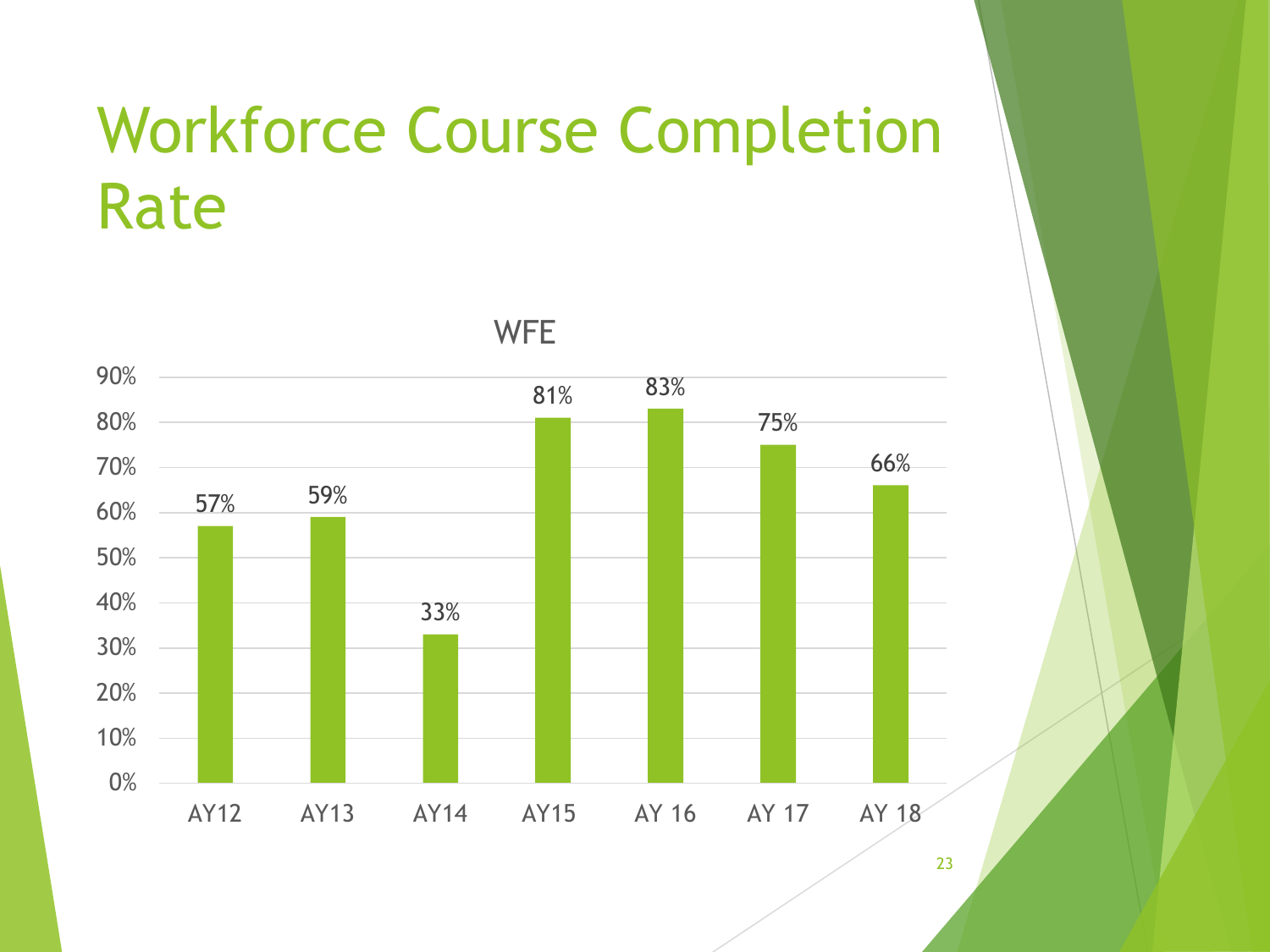### Retention Rates

- **All credit students:** all students taking credit courses
- **Site based Retention-** Lummi, Muckleshoot, Nez Perce, Nisqually, Port Gamble, Swinomish and Tulalip
- **FYE fall cohort-** First time POS students who enroll for 2 or more college courses fall and continue to enroll through spring
- **Degree seeking students**: Students who have declared a program of study
- **Certificate seeking students**: students enrolled in a certificate but not declared a program of study
- **Non-degree seeking students**: students taking credit courses who have not declared a program of study
- **ABE/GED students**: non-degree/non-certificate students
- **First generation students:** students whose parents have not attained a Bachelor's degree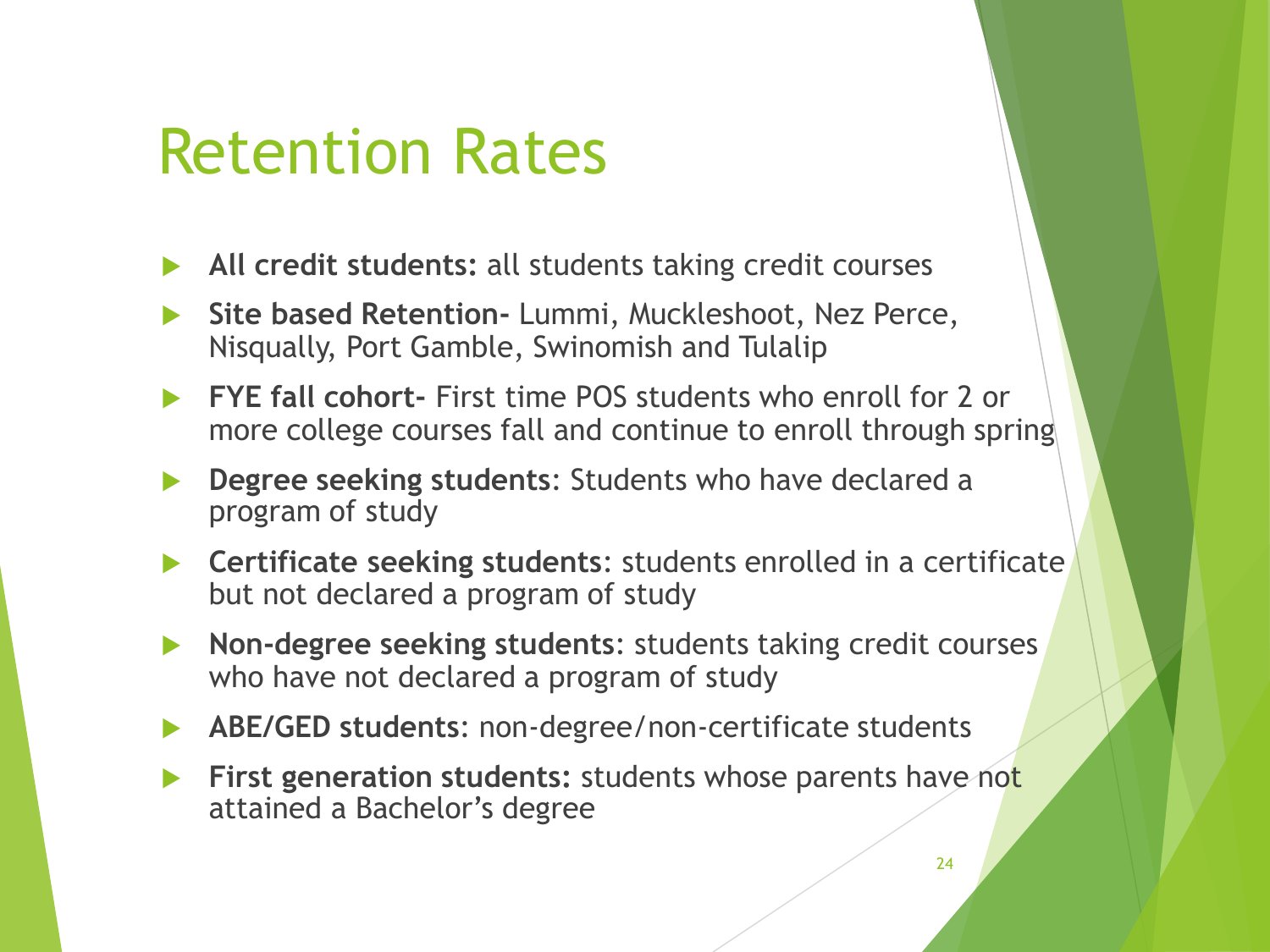## Retention Rate **Definitions**

 $\blacktriangleright$  Fall to Fall: Number of students who completed at least one credit fall quarter, and then the number who completed at least one credit the following fall quarter.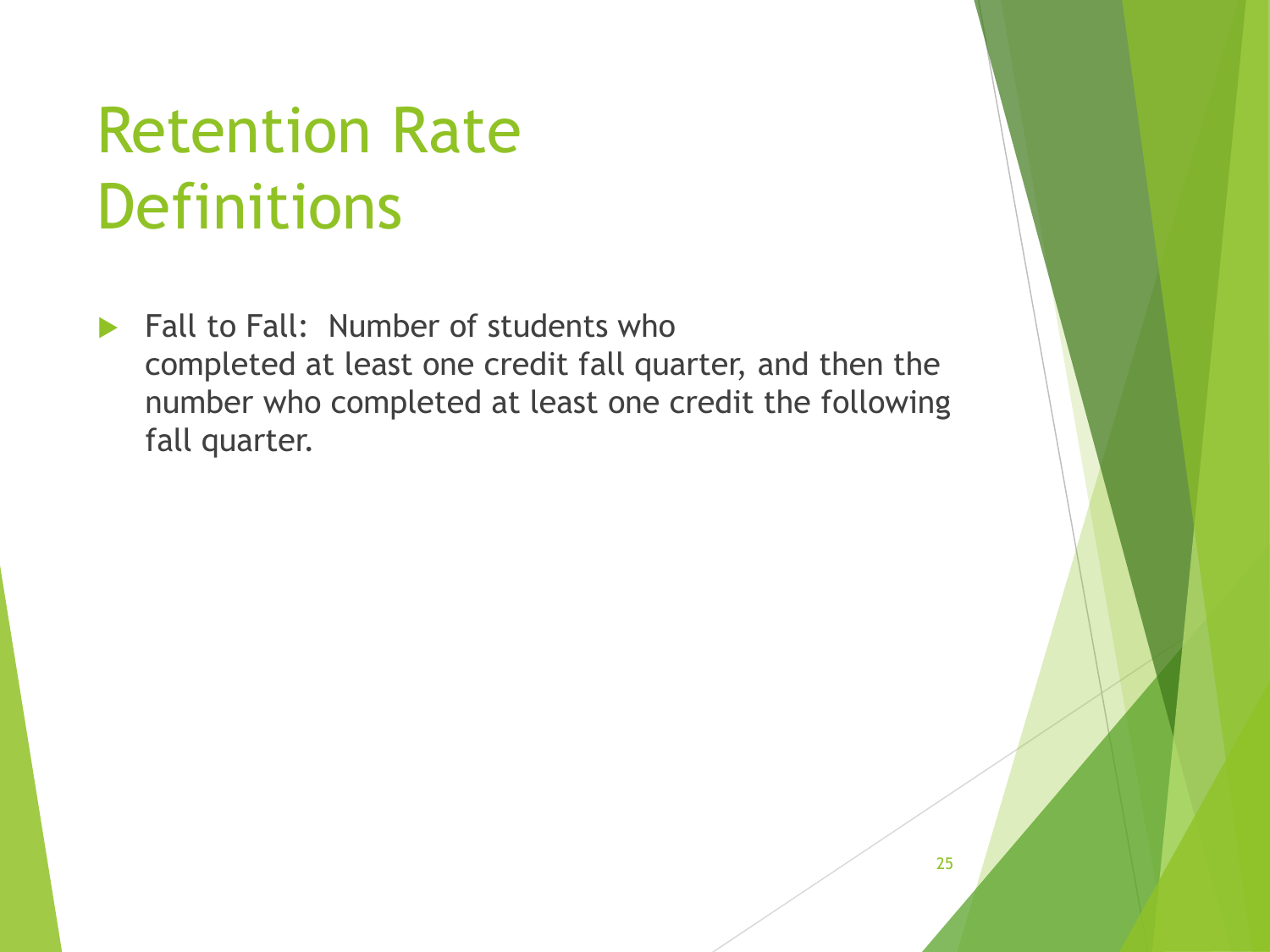# Retention Rate All Credit Students

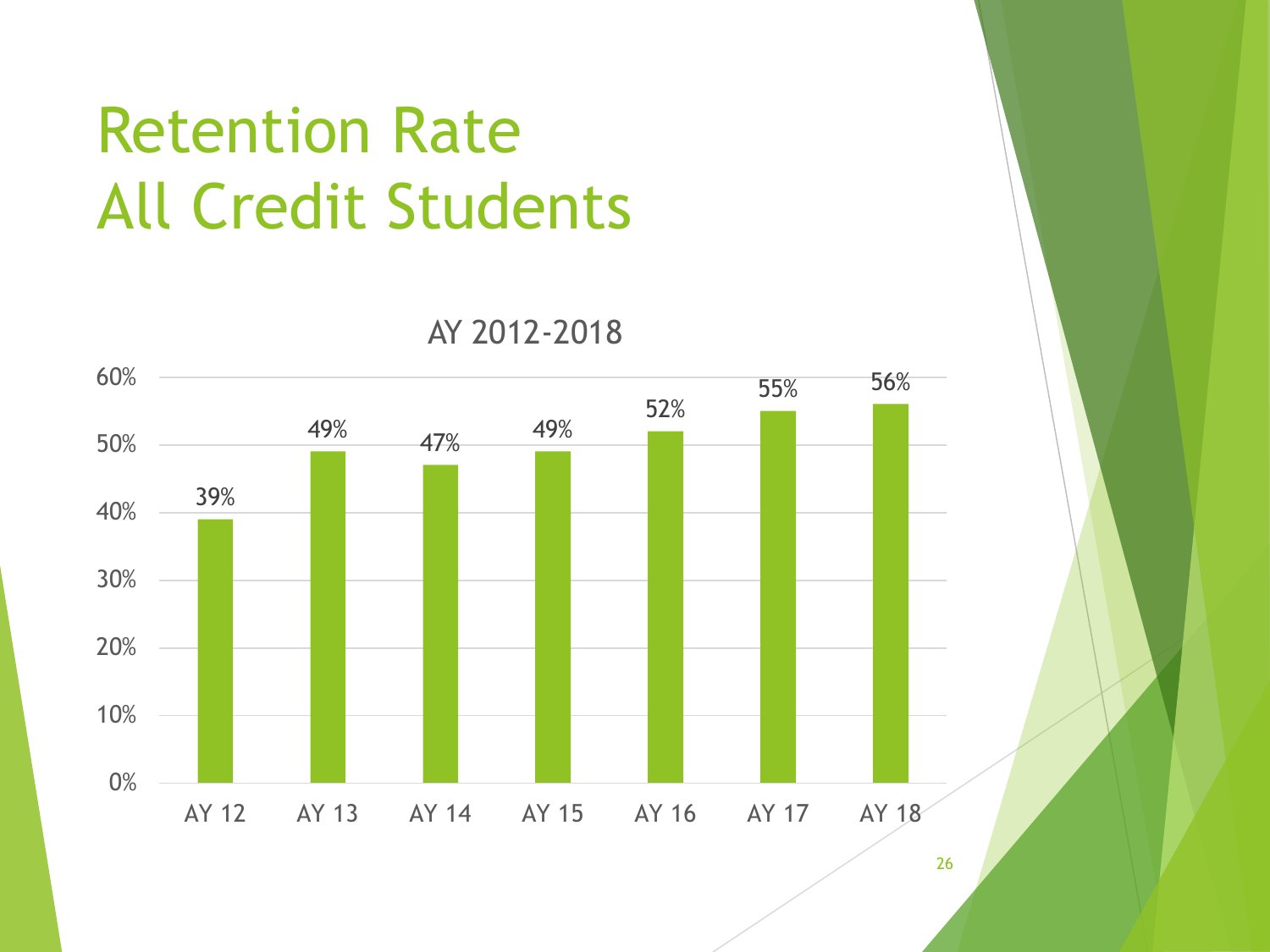### FYE Fall Cohort Retention

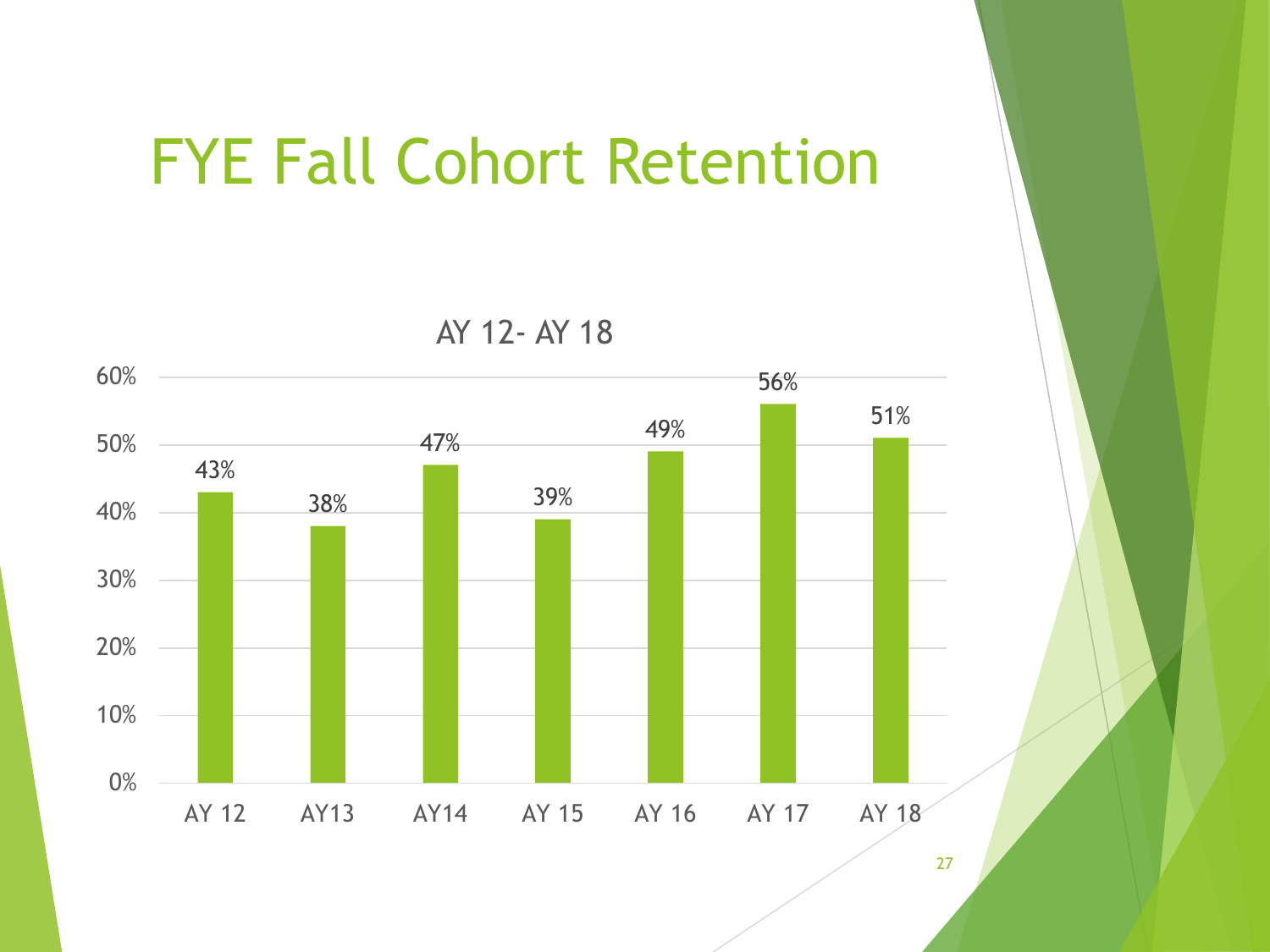### Site-Based Retention Rate

AY 17 & AY 18



 $\blacksquare$  AY 17  $\blacksquare$  AY 18 28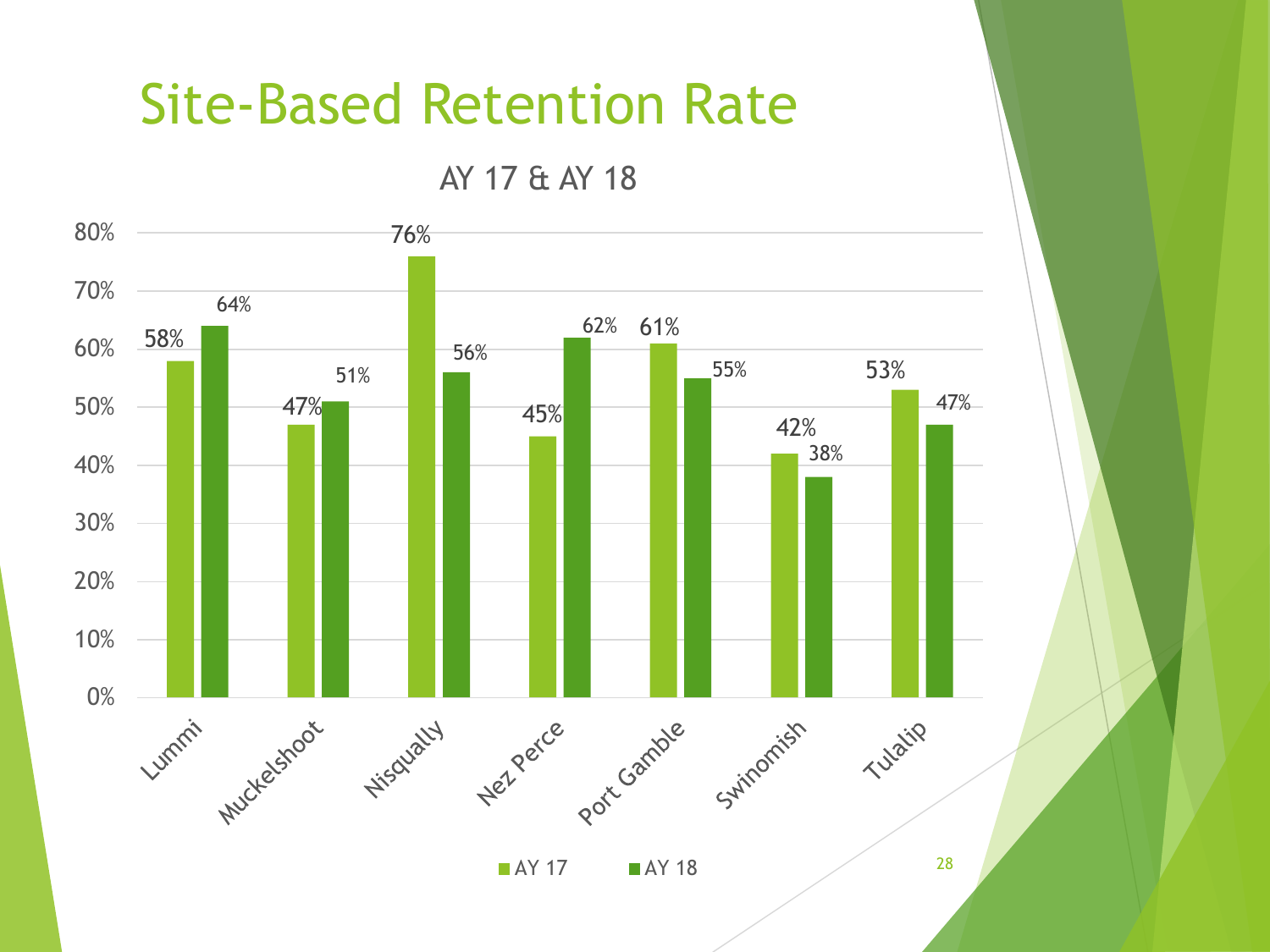### Student Retention Rate

### 1<sup>st</sup> Generation vs. Non-1<sup>st</sup> Generation Students

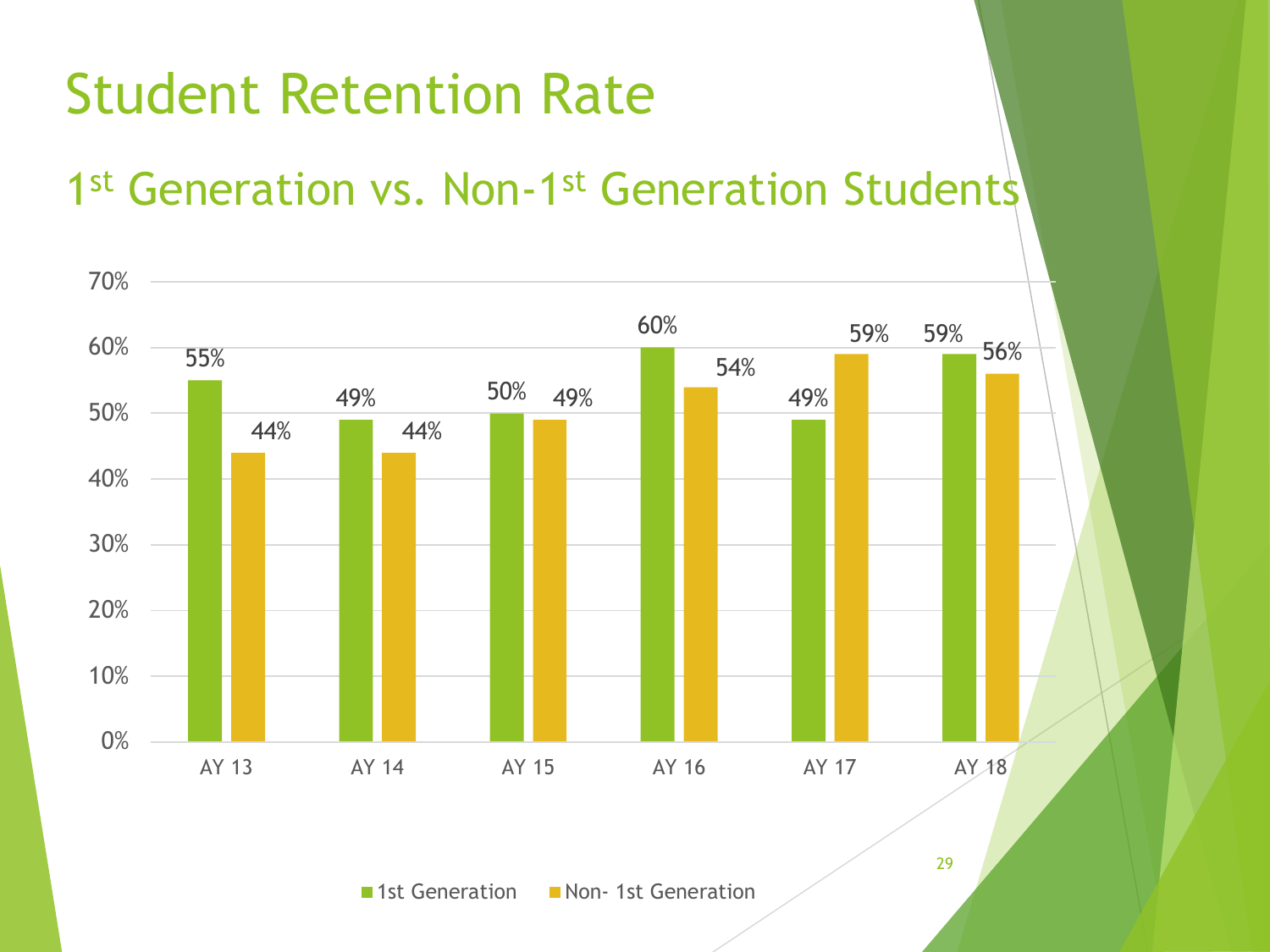# Student Retention Rate Program vs. Non-Program

AY 13 - AY 18